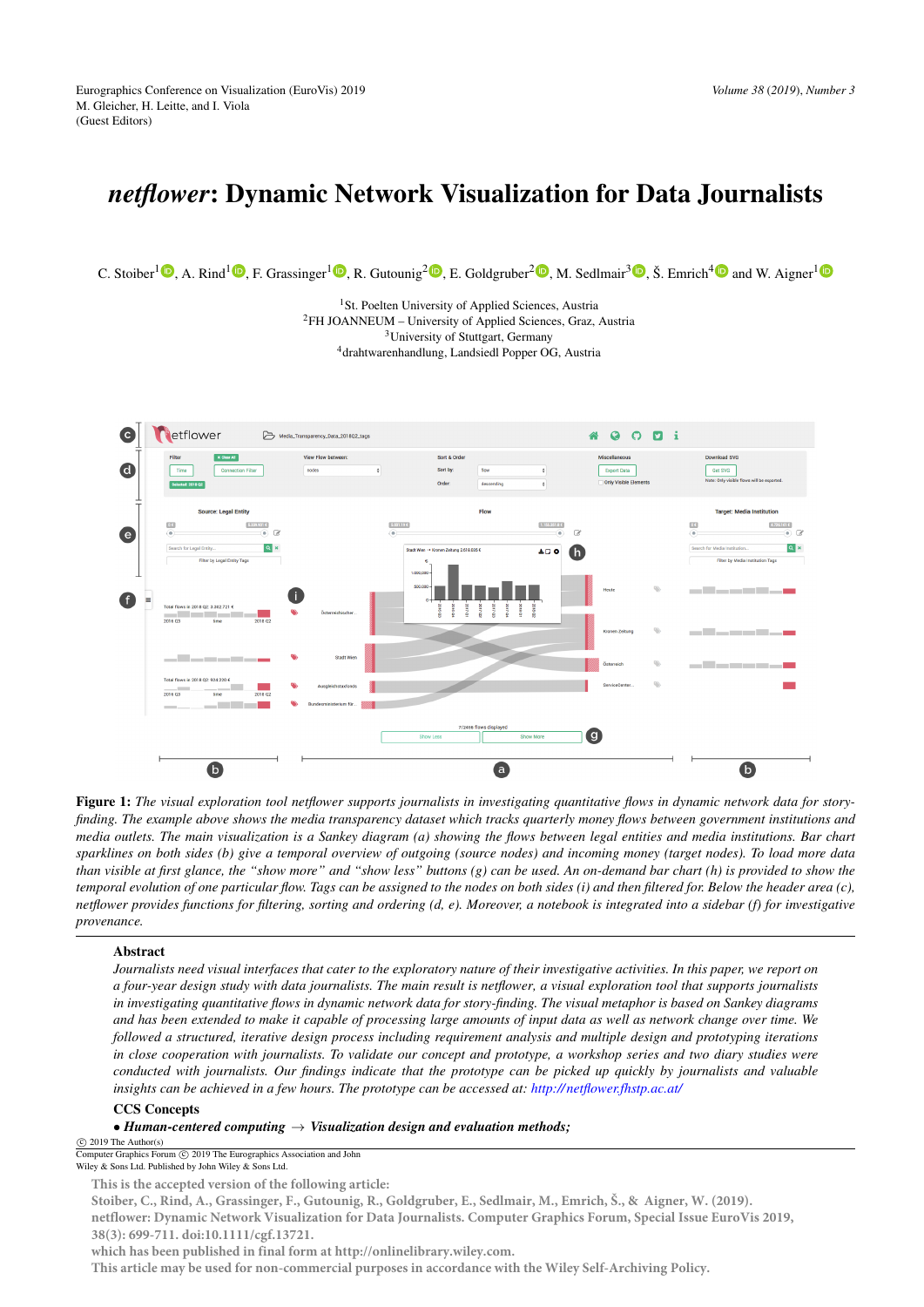# <span id="page-1-0"></span>1. Introduction and background

We live in a world in which it is increasingly important to understand complex socio-economic and ecological phenomena to facilitate well-informed decisions. Journalists play an important role in this endeavor by uncovering hidden patterns and relationships to inform, enlighten and entertain. With the ever-growing amount and availability of data, it becomes crucial for journalists to use elements of data science in their work. This trend has led to the advent of the emerging field of Data-Driven Journalism (DDJ) which involves computer-supported data-based reasoning as well as interactive visualization [\[AGO](#page-10-0)<sup>∗</sup> 17]. Although DDJ has received attention from different communities and has found its way into a number of well-known news organizations such as the New York Times and the Guardian, the majority of journalists still face significant obstacles inhibiting the utilization of data for their work. Four years ago, we set out to work with this user group with the goal of understanding their needs and interests better, and to investigate the potential value that interactive visualization can contribute to their work. In this paper, we report on a design study from this process.

Flows in dynamic networks: Our design study focuses on analyzing dynamic network data which we found to be a very common data type faced by our target users. Journalists may, for example, wish to analyze a social network in terms of how communication (edges in the network) and important actors (nodes) change over time. Often, these networks additionally include quantitative flows between nodes, such as money flows between organizations, migration flows between countries, or transfer payments between sports clubs.

These flows can be conceptualized as time-dependent edge weights in a directed network [\[RPNA16\]](#page-11-0). Edge weights are typically non-negative quantitative attributes that count or sum up features from individual events occurring in the course of a year, quarter, or month. The network is dynamic both in terms of its structure (nodes and edges can appear or disappear over time) and its quantitative flows (weights changing over time) [\[vLKS](#page-12-0)<sup>\*</sup>11]. The time-oriented aspect of the data can be characterized as instants on a discrete, interval-based, linear time domain with granularities for quarter and year [\[AMST11\]](#page-10-1). Some of these networks are bipartite, i.e., their nodes can be divided into two disjoint sets and each edge connects nodes of different sets. The Austrian media transparency dataset (MTD) distinguishes government nodes that spend money from media nodes that receive money. In contrast, a migration dataset can have the same country as source and target of migration flows. For some datasets, it is possible to further break up flows into different categories by attribute, such as the type of spending or the legal status of a migrant.

In the following, we will use the Austrian media transparency dataset (MTD) [\[RTR18\]](#page-11-1) as a representative real-world example to illustrate the design of *netflower*. MTD means open government data that reports money spent by Austrian governmental bodies on advertisement and media sponsorship. Currently, data are available for 8 quarters (Q3/2016–Q2/2018) comprising 18,302 quarterly money flows (in total, without missing values). These flows connect 825 different legal entities (e.g., federal ministries, cities, economic chambers, government-owned companies) to 1,545 distinct media institutions (e.g., newspaper, TV, radio, online). For a deeper exploratory data analysis of the MTD, see [\[RPNA16\]](#page-11-0). We selected the MTD as a representative example because (i) it is publicly available, (ii) it has a non-trivial scale, (iii) journalists are familiar with the topic, and (iv) it is regularly updated which makes it possible to add current stories during and after the design study project possible.

Design study contribution: Although such dynamic, weighted and directed graph structures can be found in many datajournalistic areas (and also in many other application domains), we found that the current tool support for these is scarce. Surprisingly, there are not many visualization systems that do, in fact, support the visual exploration of dynamic networks at a more general level (see Sec. [7\)](#page-7-0). General tools such as Tableau [\[tab\]](#page-11-2) mainly focus on multivariate data, while standard network visualization tools such as Gephi [\[gep\]](#page-10-2) do not support dynamic networks well enough.

To help bridge this gap, we report on the design, development, and evaluation of *netflower* (dynamic network flow explorer) to support data journalists in their analysis tasks. Over the last four years, we collaborated closely with different groups of target users, iteratively forming a better understanding of the problem as well as designing and evaluating the *netflower* tool to address it. Methodologically, we specifically relied on interviews and design workshops, which we thought would work well for our time-pressured target audience. Through this process, we eventually arrived at a design that leverages (i) Sankey diagrams [\[Sch08\]](#page-11-3), as an easy-tounderstand idiom for weighted dynamic graphs, (ii) a set of wellcrafted analysis workflows tailored towards journalists' needs, as well as (iii) first onboarding techniques that help users get started quickly.

In summary, the main contributions of this work are:

- a problem characterization with data and task abstractions (see Sec. [3\)](#page-2-0)
- the design of *netflower* which is described in Sec. [4;](#page-3-0) a visual exploration tool that enables journalists to understand phenomena that can be phrased as dynamic, weighted graphs,
- the results of four workshops and two diary studies in which different versions of the tool were used and tested with journalists (see Sec.  $6$ ), and
- a set of general lessons learned which we derived from our project, such as supporting journalists in visual exploration and story-finding, and using empowerment workshops as an appropriate method to evaluate visualization designs with journalists (see Sec. [8\)](#page-8-0).

### 2. Methods

As is common for design studies, we followed a process of iterative design and evaluation to address a particular domain problem by involving collaborators and users from the domain [\[SMM12\]](#page-11-4). We decided to validate the *netflower* prototype based on *workshops* and *diary studies*. The workshops were chosen as an incentive for journalists to reach out to busy domain experts. Diary studies were aimed at evaluating the netflower system in a more realistic setting, while again considering the experts' tight schedule. A timeline illustrating *netflower's* development and the iterative validation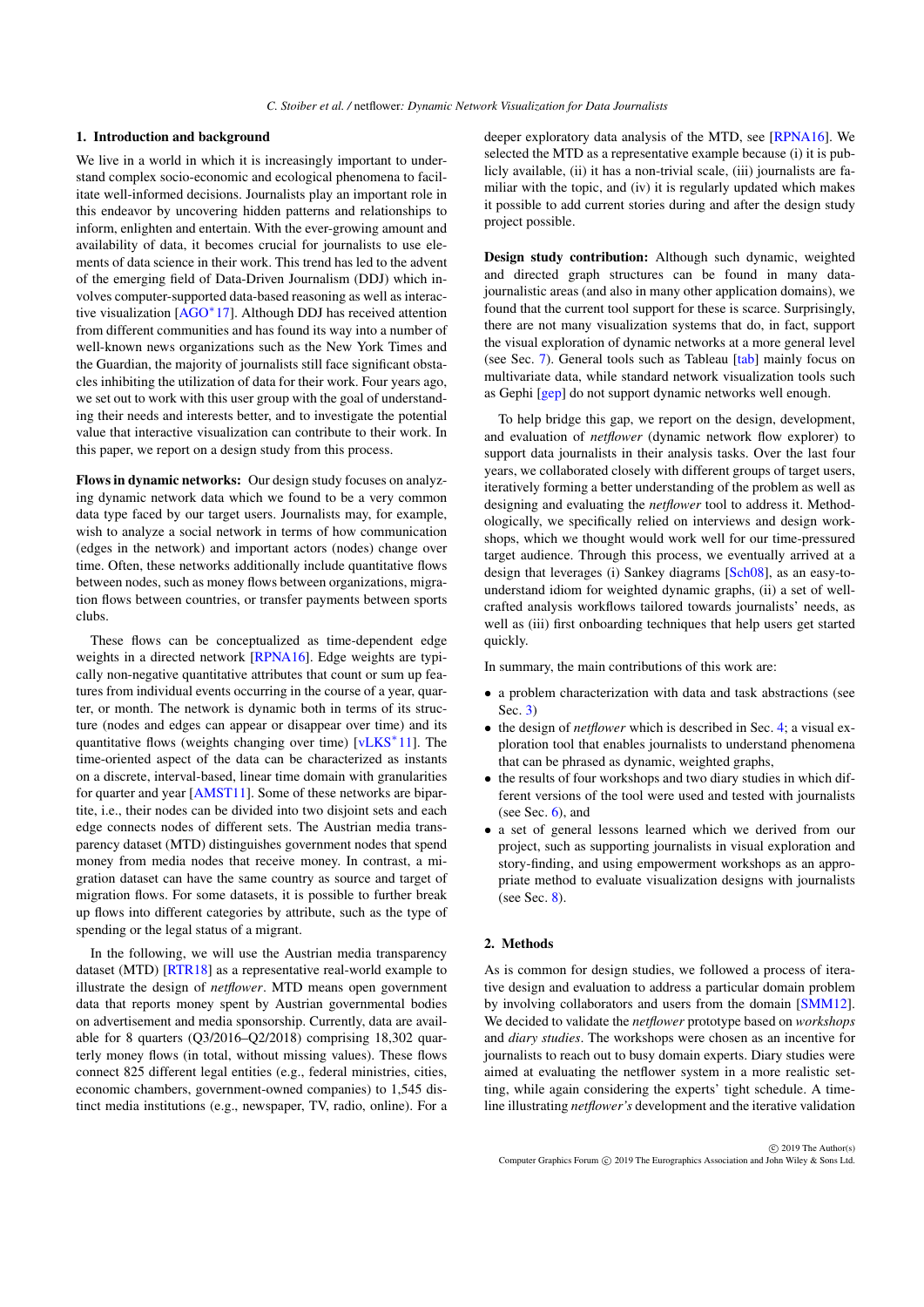<span id="page-2-2"></span>

<span id="page-2-1"></span>Figure 2: *Timeline of netflower's development and validation phases from 2015 to end of 2018*

phases is shown in Figure [2.](#page-2-1) After beginning with the requirement and task analysis in 2015 with four semi-structured interviews in May, we produced paper prototypes and mockups. We revised these based on a follow-up interview with two of the domain experts. In 2016, we started to develop a functional prototype *v*1 and tested this prototype in two workshops involving two students and three journalists. After the first evaluation phase, we integrated the feedback we received and further improved the prototype, resulting in prototype *v2*. A third workshop (six participants) was then conducted to test *v2*. Between the third and fourth workshop with journalists, we conducted two diary studies, using *v2* simultaneously. Finally, the finished tool was evaluated in a workshop setting (three journalists). The participants of all workshops differed from each other, from the interviewees, and the diary study participants.

Additionally, we used the SUS questionnaire [\[Bro13\]](#page-10-3) as a standardized usability score for our evolving prototype but found that the results were not conclusive due to the small number of participants for this quantitative instrument and the ensuing limited generalizability. Hence, we concentrated on qualitative feedback of our domain experts.

In the following section, we report on the results of this iterative design process. We present the problem characterization and abstraction we derived, the design decisions that governed our process, and the evaluation results from the studies.

# <span id="page-2-0"></span>3. Problem characterization and abstraction

In the first phase of the *netflower* design study, we conducted interviews [\[LFH09\]](#page-11-5) with four data journalists to obtain a good understanding of our target group's analysis and workflow requirements.

# 3.1. Method and participants

To collect a first set of design requirements, we conducted semistructured interviews [\[LFH09\]](#page-11-5) with four data journalists (I1–4) in 2015. The interviews were approximately one hour in duration and were performed either in person or via video call. All of the surveyed journalists were male and had more than 10 years of experience in journalism. In addition to their journalistic activities, three of them teach journalism or data journalism at different universities in Austria. Throughout the interviews, we used the MTD to guide participants through a potential scenario. In this context, we investigated how the journalistic process is structured, how it is documented, which tools are used, and what potential problems

 $\odot$  2019 The Author(s) Computer Graphics Forum  $\circled{c}$  2019 The Eurographics Association and John Wiley & Sons Ltd. accompany these tools. After that, we went into more detail when it comes to the example dataset and explored which aspects are of special interest (e.g., temporal and relational). Finally, we specifically asked questions about visualization approaches, i.e., which techniques and tools the journalists are familiar with based on a set of examples we prepared.

# 3.2. Results

All four interviewees knew the MTD but only one of them had actively worked with the dataset towards creating a news article. A preliminary analysis has been reported in [\[NRA](#page-11-6)<sup>\*</sup>16].

According to our interviewees, data journalists in Austria have basic computer literacy as well as basic statistical knowledge (cp. [\[Bra11\]](#page-10-4)). The exploration and research phase was organized depending on the journalists' personal preferences and skills. The interviews indicated that journalists are comfortable with combining different tools such as Microsoft Excel, Google Spreadsheets for data analysis and other tools such as Evernote [\[eve\]](#page-10-5) for storing notes, which were found during the exploration or research phase. Furthermore, the research documentation has been reported to be in both electronic and paper forms. A commonly followed standard workflow or specific user description could not be identified on the basis of the conducted interviews. Due to the investigative character of their work, the interviewed journalists have to deal with a wide range of data sources originating from various other domains. However, deadlines and lack of time (and resources) for extensive analysis are also limitations to data-intensive news work. When it comes to visualization techniques, standard business charts such as bar charts, line plots or pie charts were mentioned as being known and used. The journalists stated that they prefer easy-to-use interfaces and visualizations. The journalists reported that they usually carry out the research phase on a news story alone. The next steps of designing infographics and drafting the final article are then mostly done in teams of two to three people.

The interviewed journalists either start from a story idea and subsequently search data to support the evidence, or they start from data and develop a story idea revolving around their findings. Before writing a story, however, they would conduct interviews because it is their journalistic responsibility to compare information from multiple sources. In this process, data analysis helps them to identify possible interview partners. One interviewee also mentioned that data-based insights help him to get more time for investigation approved.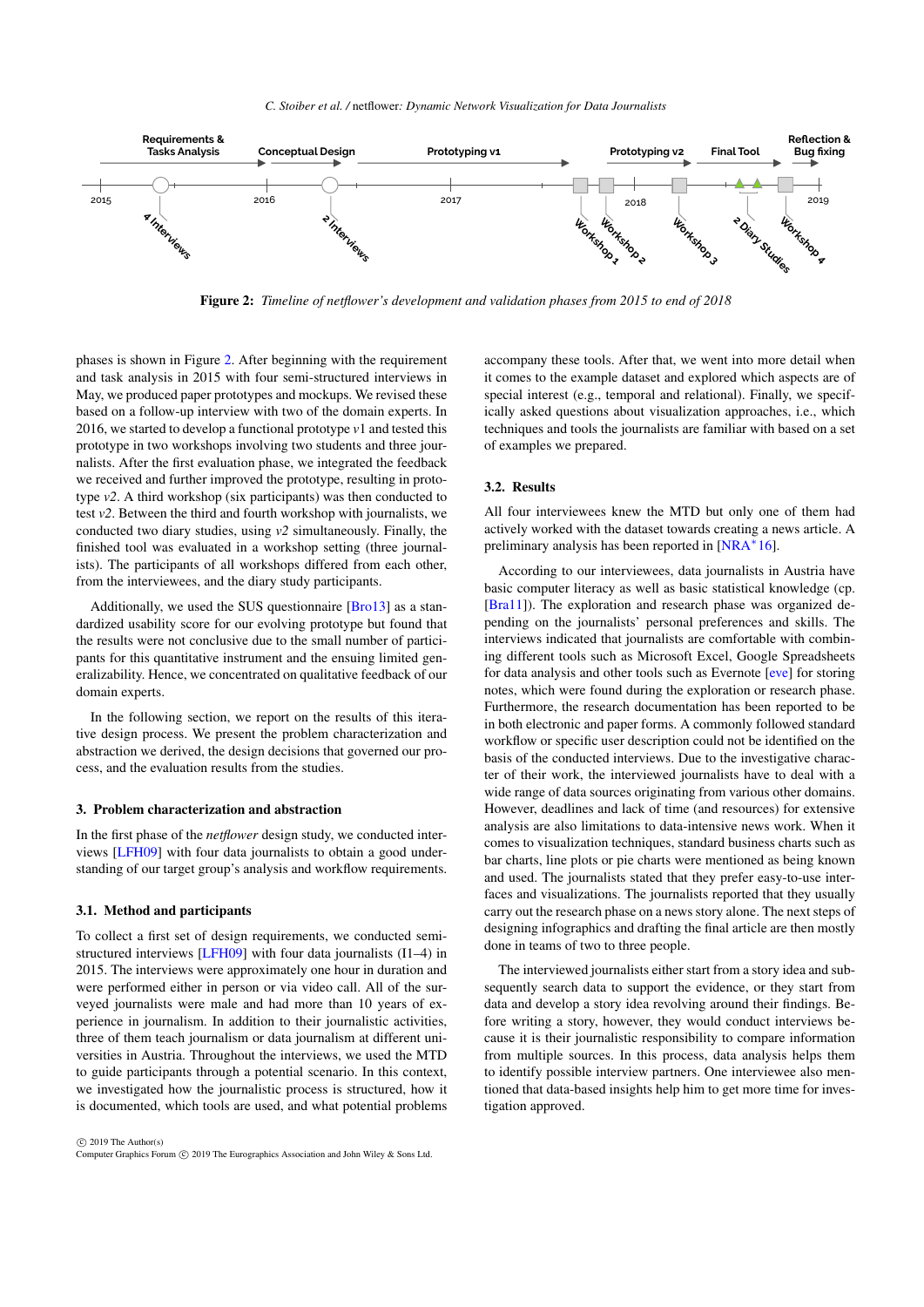<span id="page-3-1"></span>In general, data journalists browse their data to discover outliers and other anomalies. Exploring the MTD, a possible starting point would be a legal entity or media institution that shows abrupt changes in the sum of money spent or received, or a varying number of edges, e.g., *"why was so much money spent?"* (I3). For some stories, they would apply filters to focus on the geographic region where their newspaper is based. Or they would focus on a time period: *"Look at the numbers, when was something introduced and when was it advertised"* (I1), *"is the data contradicting ifself, did the advertisements really take place at the time that they were reported"* (I4). The journalists are interested in relating these findings to their background knowledge or external data sources. All interviewees stated that they would organize nodes into groups (e.g., by political party, by media holding companies). One journalist (I2) also suggested an automatic grouping function.

## 3.3. Design requirements

Based on these results, we identified seven key requirements (RQ):

- RQ1 Ease of use: The interviewees emphasized that tools for data journalists need to be easy to use. Traditional chart types such as bar charts are preferred. More advanced visualization and interaction concepts need to be either self-explanatory or explained thoroughly.
- RQ2 Managing large numbers of nodes: A data analysis tool such as *netflower* would typically be needed for networks of nontrivial scale, commonly with 200 to 3,000 nodes. In order to provide an overview, it is necessary to either filter the data or to form meaningful groups.
- RQ3 Development over time: The discussed datasets are often collected on a regular basis (i.e., quarterly) and the interviewees expressed particular interest in this temporal aspect. They would investigate patterns or anomalies in the numbers and weights of flows over time in correlation with their knowledge of events in the respective period. They also indicated that comparisons between consecutive quarters might not be as meaningful because seasonal fluctuations could obscure long-term trends.
- RQ4 Simple data import: Data journalists need to be capable of analyzing their own data with *netflower*, which is why the preparation of data should not constitute a hurdle. For this reason, a widely used format that can be edited with standard office software (e.g., spreadsheet) should be preferred over specialized database or graph analysis solutions.
- RQ5 Export of results: Data journalists would not use their analysis tool to produce charts for their audience because media companies have standardized tools and corporate styles for this purpose. For example, one interviewee suggested that an interface to Datawrappper [\[dat\]](#page-10-6) could be provided. To facilitate this workflow, *netflower* should allow the export of filtered and annotated data to widely used formats.
- RQ6 Analytic provenance: All interviewees expressed the need to take notes and make annotations. However, they largely use special note-taking solutions such as Evernote [\[eve\]](#page-10-5) or an analog booklet. The sharing of notes was required by only one interviewee (I1), while two (I2, I3) stated that it was not required due to small team sizes. Two interviewees suggested a history mechanism that documents the research process and allows users to revisit points in research.

RQ7 Data protection: Journalists are concerned with keeping their data analysis confidential until they publish their story. Thus, a solution should store the state of analysis locally - and not on a server.

On the whole, four of the seven identified key requirements (RQ1–3, 6) relate directly to visualization and interaction design. More precisely, RQ1 suggests the selection of familiar visual metaphors, RQ2 relates to visual scalability, RQ3 is about timeoriented visualization and interaction capabilities, and RQ6 calls for integrated provenance. RQ4 and RQ5 emphasize the integration into the journalistic workflow, and RQ7 highlights an important prerequisite to ensure user acceptance.

# <span id="page-3-0"></span>4. Conceptual Design

Based on the requirements described above, we designed *netflower* and iteratively refined it based on the feedback and suggestions of journalists during a series of workshops. Here, we present the main design decisions that led to *netflower's* final design which was also used in the fourth workshop.

Color concept: To keep the interface simple and straightforward (RQ1), we chose a clear and reduced visual design and used only two main colors for the whole application. Green is used for all user interface elements, while pink is used to highlight the important results and data elements in the visualization interface.

**Onboarding:** To further reduce the learning curve (RQ1), it became one of our core goals – in the course of the workshops – to make *netflower* as self-explanatory as possible. Based on feedback from the workshops, we decided to include a variety of onboarding content, including introductory video material, screenshots and descriptive text. These different media address the onboarding needs of journalists.

Data import: A dedicated data loading screen allows users to choose a file from the file system, to retrieve it from the web via URL, or to select a sample dataset. Even though *netflower* works with network data internally, journalists can load their data into a table in the comma-separated values (CSV) format. Easy inclusion of their own data is a critical step in the journalists' workflow (RQ4). Each row of the table corresponds to one edge of a category between a source node and a target node at a time step with a given weight. In the MTD, for example, one row contains the flow of the "advertising" category from "Stadt Wien" to "Kronen Zeitung" in Q2/2018. While this format contains redundancy, it allows journalists to prepare their own data using standard spreadsheet tools (RQ4) in an easy-to-use fashion (RQ1). The metadata specified in the table headings are also used in the user interface (e.g., to label target nodes as "media institution"). Explanations and data templates are provided to further increase the ease of use (RQ1). Another crucial aspect that is realized here is the protection of sensible data. All loaded data is only stored locally in each client's browser database (RO7).

Visualization design: The main visualization uses a Sankey diagram to show the time-dependent directed network with weighted edges, ordered by edge weights (see Figure [1\)](#page-0-0). Sankey diagrams are typically used to visualize flows of energy or material throughout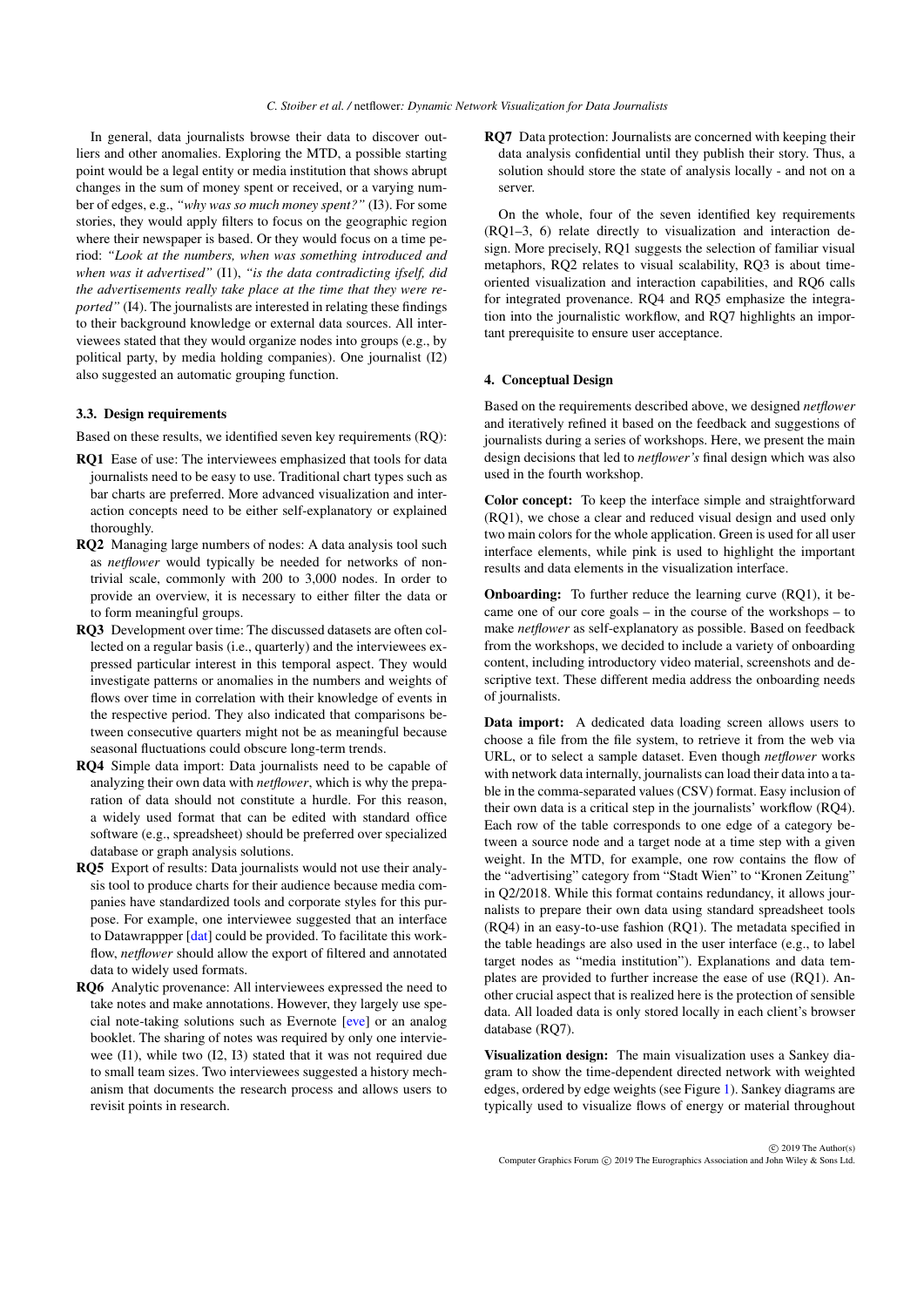<span id="page-4-1"></span>processes [\[RHF05\]](#page-11-7) and have also been used for representing networks (e.g., [\[RB10,](#page-11-8) [SGW18\]](#page-11-9)). Following various discussions with journalists and visualization experts, we nevertheless decided to use Sankey diagrams for this purpose as they nicely balance usability and expressiveness for our target audience. Sankey diagrams combine the more regular layout of matrix-based representations that includes positional encoding with the more explicit representation of vertices and edges of node-link diagrams, while avoiding color as a less suitable visual variable for edge weights. With this more intuitive setup, Sankey diagrams seem to be more suitable for casual users as well (RQ1).

In Figure [1,](#page-0-0) we present an example of the Austrian media transparency dataset showing money flows between legal entities and media institutions. We make a small amount of the data available at first glance, so as not to overwhelm the user (RQ2). Therefore, a default space on the screen for the Sankey diagram is defined where the flow can be visualized efficiently. Another reason to reduce the amount of data is related to performance. We encoded information using both hidden and visible data elements and hatched areas in juxtaposition with the nodes of the Sankey diagram (see Figure [3\)](#page-4-0). The area of the hatched rectangle indicates the amount of hidden elements. When hovering over the node, a tooltip appears showing



<span id="page-4-0"></span>Figure 3: *A node's area encodes the total weights of all ingoing or outgoing edges. The hatched area represents the portion of flows not currently displayed on the screen.*

the amount of money currently visible on the screen, the amount currently not shown, and the total amount of outgoing money. It is possible to load more elements on demand by clicking "Show More" or "Show Less" (see Figure  $1(g)$  $1(g)$ ).

Based on the given data structure of dynamic, directed, and weighted network data, we integrated a combination of different common visualization techniques to cover the temporal aspect (RQ3). First, the temporal evolution of one particular flow is displayed after clicking its Sankey edge using a bar chart in a popup window (see Figure [1](#page-0-0) (h)). Second, we use bar chart sparklines to represent the amount of outgoing and incoming money over time per node on both sides of the Sankey diagram. To avoid cluttering the interface, textual annotations are displayed only on demand. When hovering over a sparkline, a legend as well as axis descriptions are shown.

Filtering, sorting, ordering: Journalists often have concrete hypotheses regarding the data they want to start working with. Therefore, it is critical to filter, sort and order the data. By default, these operations work globally and influence the entire visualization view (see Figure [1\)](#page-0-0). In particular, *netflower* supports: (i) filtering data in time (RQ3) and by the categories of connection, provided that such a category attribute is in the loaded dataset (Figure [1](#page-0-0) (d)), (ii) sorting the data by total amount of source, target and flow as well as

 $\odot$  2019 The Author(s) Computer Graphics Forum (C) 2019 The Eurographics Association and John Wiley & Sons Ltd. ordering it in either ascending or descending order (d), (iii) limiting the data elements by applying value filters to the source, flow and target (RQ2) (e), (iv) searching for a particular data element in the source and also in the target by using the search box (e), and (v) selecting a particular node to have a closer look on it in filtered form. Furthermore, exporting and documentation options are provided. Users can export the data of the currently visible area, which will create a .csv file with the current, filtered dataset. Alternatively, the complete dataset can be exported as a whole. Moreover, the user can create a scalable vector graphics (SVG) file from the current view in order to use the visualization directly (RQ5).

Tags: We found that journalists sometimes have certain ways of grouping the data in mind. To support this task, users can use tagging to organize and group both source and target nodes in *netflower*. Tags can be added in the source file or by adding them directly in the interface by clicking the tag icon next to each node (see Figure [1](#page-0-0) (i)). With the tag filter below the search bar, users can reduce the dataset to predefined or self-defined tags (single or multiple). Moreover, an aggregated view can be achieved by switching from a display of nodes to a display of flows between tags (RQ2).

Notebook: To meet requirement RQ6 (analytic provenance), we integrated a notebook that allows for tracking insights and exploration paths. We expected this to be particularly important as journalists would often get interrupted in their workflow and need to be able to easily resume any analytic processes. Furthermore, reproducibility is imperative as a pillar of guaranteeing journalistic integrity. In the interface, the notebook is integrated into the sidebar (Figure [1](#page-0-0) (f)). To comply with RQ7, the notebook is implemented on the client side and saved in the local storage. The notes can also be saved as a .txt file and can be re-uploaded in the notebook.

#### 5. Implementation

Netflower is a client-side based web application [\(http://netflower.](http://netflower.fhstp.ac.at/) [fhstp.ac.at/\)](http://netflower.fhstp.ac.at/) and does not rely on a server to process or store data, which ensures local storage of the data (RQ7). In order to prevent data loss upon refreshing or navigation and to make the data persistent when closing the browser or turning off the computer, we use localStorage [\[loc\]](#page-11-10) and IndexedDB [\[ind\]](#page-10-7) which are included in a wide range of modern browsers. This allows the application to access a database that is related to the main storage and the physical storage on each user's computer, providing not only the local but also the temporal flexibility needed by many journalists. So far, we specifically target the Chrome browser as it has the best performance and allows for all data to be processed on the client side.

Netflower is designed using the Phovea Framework [\[pho\]](#page-11-11), an open-source visual analysis platform developed as part of the Caleydo project [\[cal\]](#page-10-8). Netflower requires only the pure client side of the Phovea Framework as well as TypeScript [\[typ\]](#page-11-12) with D3.js [\[BOH11\]](#page-10-9) to render the visualizations. In addition, several smaller extensions or utility libraries are used, such as Bootstrap [\[boo\]](#page-10-10) for consistent styling and sankey.js [\[san\]](#page-11-13) for enhancing the default D3 library and creating the main visualization.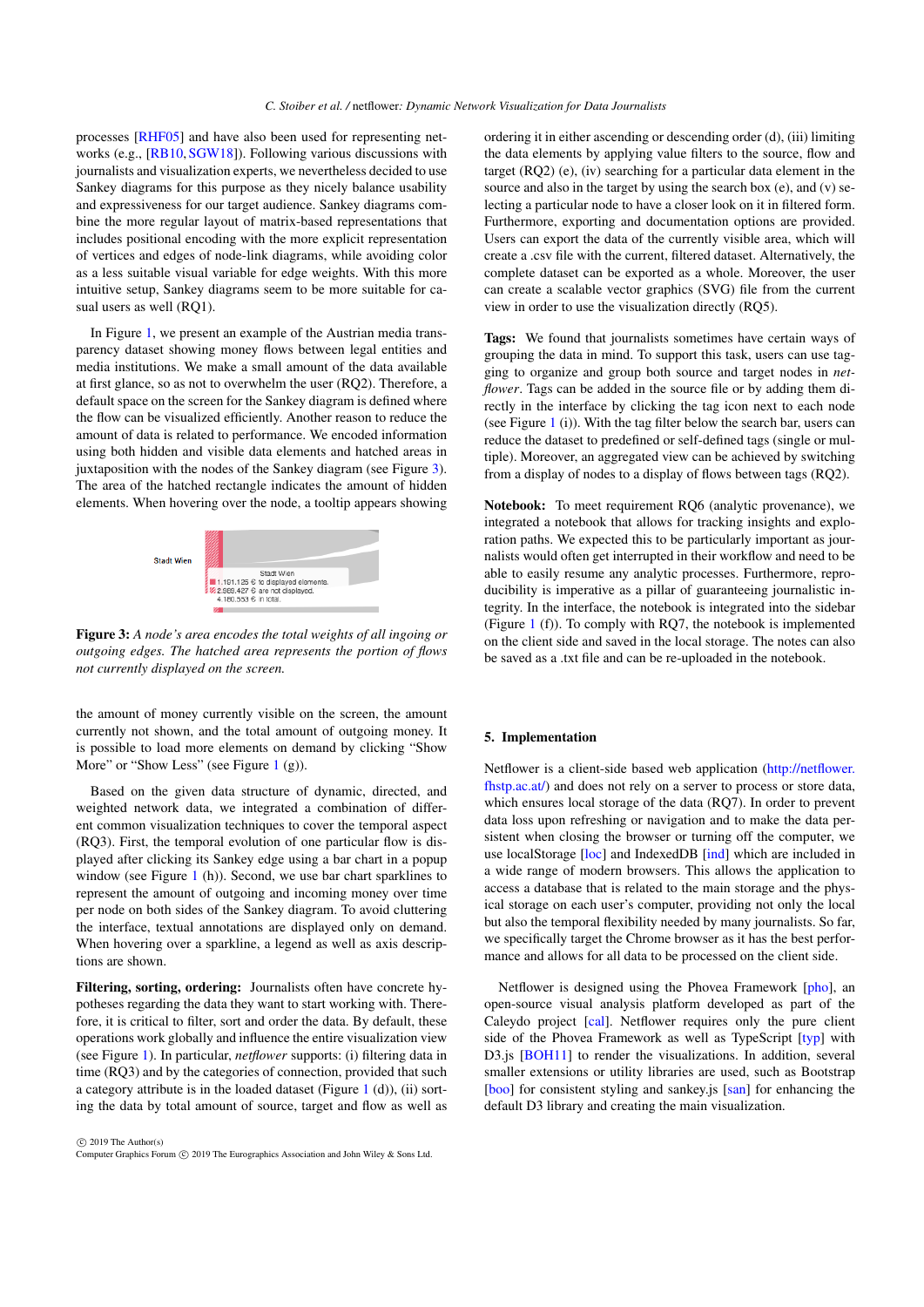# <span id="page-5-1"></span><span id="page-5-0"></span>6. Validation and results

From 2017 to 2018, we organized four empowerment workshops as part of a larger program that seeks to further educate Austrian journalists (see Figure [2\)](#page-2-1). Our primary goal was to evaluate the *netflower* prototype's usability based on a qualitative user study. Furthermore, two diary studies were conducted in 2018. The following subsections describe the methods we used as well as their results.

## 6.1. Empowerment workshops

The main underlying purpose of the four workshops was to teach journalists basic DDJ skills, using *netflower* as an example of a data analysis tool. This enabled us to gain valuable feedback about the design of the prototype, while at the same time imparting skills regarding data journalism such as data analysis and visualization. In addition to *netflower*, our workshops also included other aspects of the larger analysis pipeline, such as Microsoft Excel or Google Spreadsheet to clean data, and Datawrapper [\[dat\]](#page-10-6) as well as Highcharts [\[hig\]](#page-10-11) to present results. The workshop participants were divided into two groups. One group worked with the *netflower* prototype and the other one with off-the-shelf tools. Participants were free to choose which group they wanted to join.

# 6.1.1. Method and participants

The workshops were made up of a theoretical and a practical part. During the theoretical part, the participants received an introductory overview of data journalism, data analysis, and visualization in general. In the second, practical part, participants engaged in data analysis and visualization. At the beginning of the practical part, we introduced *netflower* and explained its features. The use of Microsoft Excel/Google Spreadsheet was also briefly demonstrated. For each of the workshops, we provided a number of datasets (e.g., Austrian media transparency dataset [\[RTR18\]](#page-11-1), UNHCR migration data [\[UNH18\]](#page-12-1), farm subsidies [\[Agr18\]](#page-10-12), and OECD aid develop-ment [\[OEC18\]](#page-11-14)).

Following the practical part of using the *netflower* prototype for exploring the data, the participants were asked to complete a questionnaire. A System Usability Scale (SUS) [\[Bro13\]](#page-10-3) and qualitative questions were used to gain feedback. Additionally, handwritten notes were taken during the observation to collect feedback and problems in the use of *netflower*. The prototype was gradually adapted between the individual workshops based on the feedback and problems identified in the course of these.

Workshop 1 – pilot test: Workshop 1 served as a pilot test of the study and was conducted with eight journalism students (4 male, 4 female). Two of the eight (1 female, 1 male) participated in our study and used version one (v1) of the *netflower* prototype for data analysis.

Workshop 2: Eight (female) persons participated in the second workshop, and again three of them used *netflower* prototype v1. The participants came from the fields of public relations (PR), journalism, and PR consulting. In workshop 2, the prototype (v1) was still at an early stage and its features were limited (no sorting, ordering, grouping, or exporting).

Workshop 3: A total of eleven persons participated in the third workshop and six of them (3 male, 3 female) were part of our study for *netflower* (a managing editor, three journalists, a consultant in the field of digital marketing, a business consultant). In this workshop, the adapted prototype version two (v2) was tested.

Workshop 4: Three journalists (1 female, 2 male) participated in the last workshop and all of them tested *netflower*. In this context, we adapted the concept to create a more practical workshop with only a short introduction session to DDJ. The aim of this workshop was to gain feedback on the final version of *netflower*and to identify new datasets and use cases for dynamic network data. We deemed the latter important in order to learn about the transferability of *netflower* to other journalistic questions, pinpointing *netflower*'s value beyond the datasets we focused on.

# 6.1.2. Results

Above all, the findings of the workshops helped us to gradually improve the *netflower* prototype. We report on the qualitative feedback in the next paragraphs. All quotes used in the paper have been translated from German by the authors.

Our qualitative analysis indicated that the visual presentation of the data makes the exploration of dynamic network data easier as compared to the analysis in tools such as Google Spreadsheet or Microsoft Excel. For instance, participants in workshop 2 commented: *"You start with an assumption in the netflower tool and you can see if it can be verified – visually. Without the visual presentation, you start to extract the data from the .csv file and then you may realize that you are on the wrong track." (P1)* Another participant emphasized that *netflower "gives an overview of the data with visual help"* (P2). Another person said: *"The tool can also be used for fact-checking and for generating new perspectives and claims to a given topic."(P3)* In workshops 3 and 4, the participants also highlighted the advantage of *netflower* to see the data visually and therefore gain first insights more easily and quickly. On the whole, the observations showed that it was easy for participants to correctly read the Sankey diagram and bar chart sparklines. This finding was interesting for us as it helped us to better understand the level of visual literacy of our target audience.

*Sorting & ordering:* Prototype v1 did not provide sorting or filtering for nodes or flows, e.g., sorting by source, target nodes or flows, as well as ordering them either ascendingly or descendingly. During workshop 2, participants strongly expressed the need for these functions. E.g., one participant stressed: *"I would like to sort the legal entities and media as well as the money flows, so that I can see the largest money flow between institutions."* Based on the feedback of the workshop and the knowledge of visualization literature [\[Mun14\]](#page-11-15) regarding the importance of filtering, sorting and ordering, we included different filter and sorting options in v2.

*Tagging:* Additionally, participants in workshop 2 claimed: *"I would like to group nodes, for example grouping media such as 'Krone, derStandard and Kurier' to a group of daily newspapers."* As a result of these user needs, we enhanced the *netflower* prototype to include the function of grouping nodes via tags (see Figure [1](#page-0-0) (i)).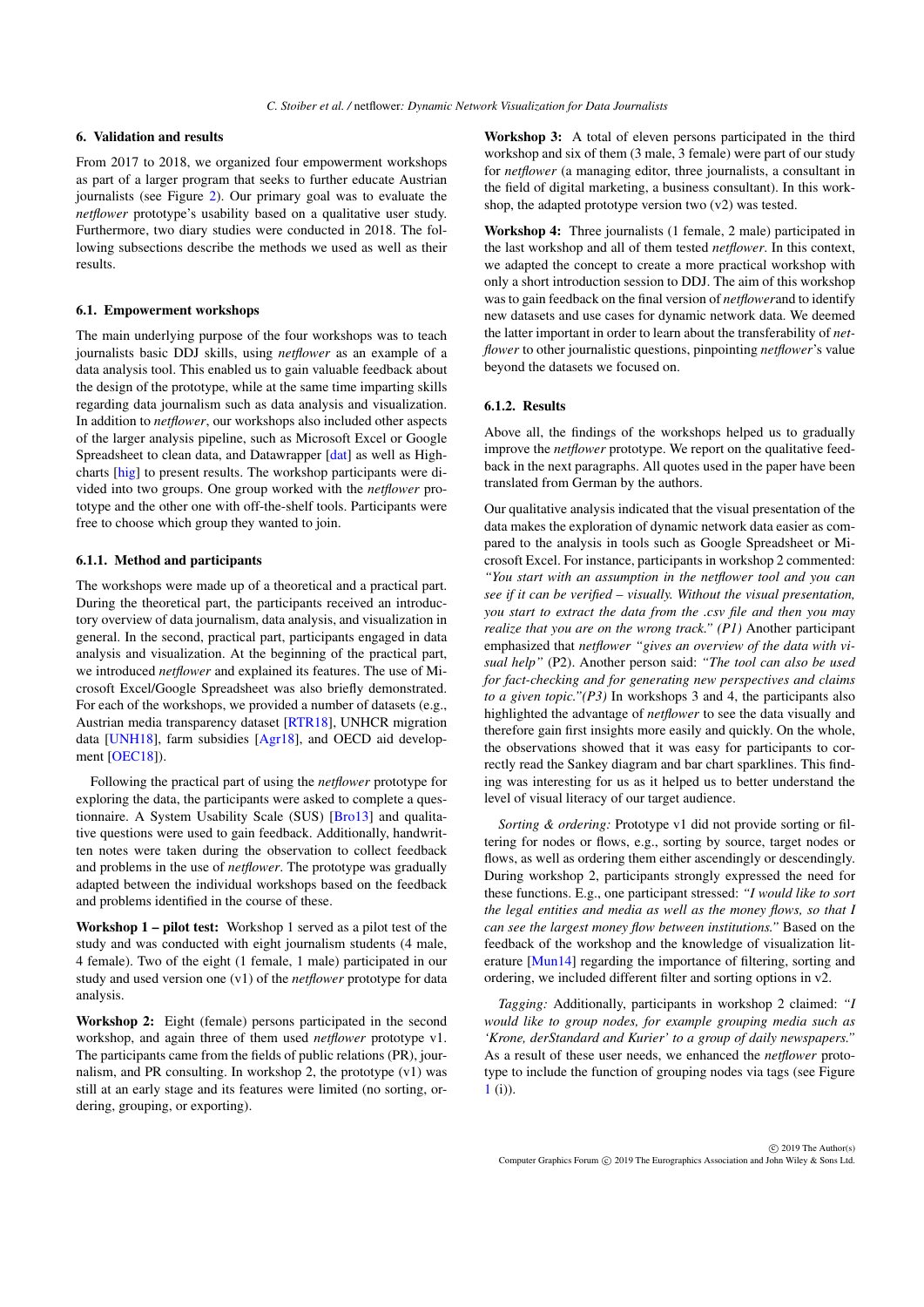*C. Stoiber et al. /* netflower*: Dynamic Network Visualization for Data Journalists*

<span id="page-6-1"></span>

<span id="page-6-0"></span>Figure 4: This figure presents a screenshot of one of the journalist diary studies showing the OECD aid development dataset [\[OEC18\]](#page-11-14) in *netflower. Our journalist participant investigated money flows originating from Austria to receiving countries (on the right of the visualization). The journalist opened the details of the flow Austria-Ukraine, thus learning that the money flow increased over time. The sparklines on the left and right show overall money flows to or from the respective countries over time and are not restricted to the current selection.*

*Notebook:* Based on the feedback gathered during the problem characterization (see Sec. [3\)](#page-2-0), the interviewees highlighted the need for a notebook where interesting facts and ideas can be documented during data exploration. An unexpected result was that although the notebook was added, none of the participants in all of the four workshops made use of this integrated notebook.

*Export:* In workshops 2 and 3, we observed that participants had problems creating datasets based on their acquired insights and were confused about how to use these results for presentation tools such as Datawrapper [\[dat\]](#page-10-6) or Highcharts [\[hig\]](#page-10-11). For this reason, we integrated export functions for the full dataset with altered tags in the next version of our prototype (v2).

In workshop 3, participants articulated the need to select a single node in the Sankey diagram to focus on a particular entity and go into more detail in the analysis. This function has been included in the final version of the tool. In workshop 4, we observed that this function was used quite often. In this workshop, we had no further feature requests and participants reported only a limited number of minor issues regarding headings and descriptions. We saw this as a sign of stability in our design process, meaning that *netflower* had reached a level of usability that made it fit for unguided use by journalists in the wild.

Based on the answers of the questionnaire, participants described their knowledge in the use of Microsoft Excel or Google Spreadsheet as good (9 of 12 participants). This self-assessment was, however, in contrast to our observations in the workshop which revealed a lot of difficulties in using MS Excel and Google Spreadsheet. Based on our qualitative observations, we consider the analysis tool literacy of our target audience to be rather low.

#### Take-home messages:

- Due to its visual representation of the data, *netflower* is easier to use than analysis tools such as Google Spreadsheet or Microsoft Excel.
- The integrated notebook was not used.
- The data export function is crucial for supporting the journalists' workflow from exploration to presentation (Figure [5\)](#page-8-1).

# 6.2. Diary studies

On the basis of the prototype  $(v2)$ , two diary studies [\[LFH10\]](#page-11-16) were conducted in July and August 2018. The following subsection describes the procedure and results.

# 6.2.1. Method and participants

Two diary studies [\[LFH10\]](#page-11-16) were conducted with two female journalists (J1–2), both experienced in DDJ. Both journalists were under 30 years of age and each of them worked for a large newspaper. Both have experience in this field based on their studies of more than five years. In their daily work, they focus on Content Management and Feuilleton as well as on implementing data journalistic projects in various fields. In order to give them concrete access points, we provided a variety of datasets for potential analyses: the Austrian media transparency dataset [\[RTR18\]](#page-11-1), UNHCR migration data [\[UNH18\]](#page-12-1), farm subsidies [\[Agr18\]](#page-10-12), and OECD data of aid development [\[OEC18\]](#page-11-14). Both journalists decided to use the OECD aid development (2008–2017) dataset for their exploration with *netflower* because of the relevance of the topic. These data include Official Development Assistance (ODA) commitments by EU countries covering data of 2008–2017.

We instructed the participants to explore the data with *netflower* in order to identify interesting aspects which they might write a story about. We aimed to keep the setup of the study as realistic as possible. To achieve this, we gave the participants no personal introduction to the tool. Instead, we wanted to see whether the onboarding strategies we developed based on the workshop feedback would be sufficient to get started. In particular, these strategies explained all the features with screenshots, textual descriptions and videos. All of them were offered on *netflower*'s landing page. In case the participants required assistance, however, they were able to contact us by e-mail or telephone at any time. During the interaction with the tool, our subjects were asked to document their experiences and overall feedback in a *diary*. The participants then sent their feedback via e-mail in the form of textual descriptions and, in some cases, screenshots.

 c 2019 The Author(s) Computer Graphics Forum  $\circled{c}$  2019 The Eurographics Association and John Wiley & Sons Ltd.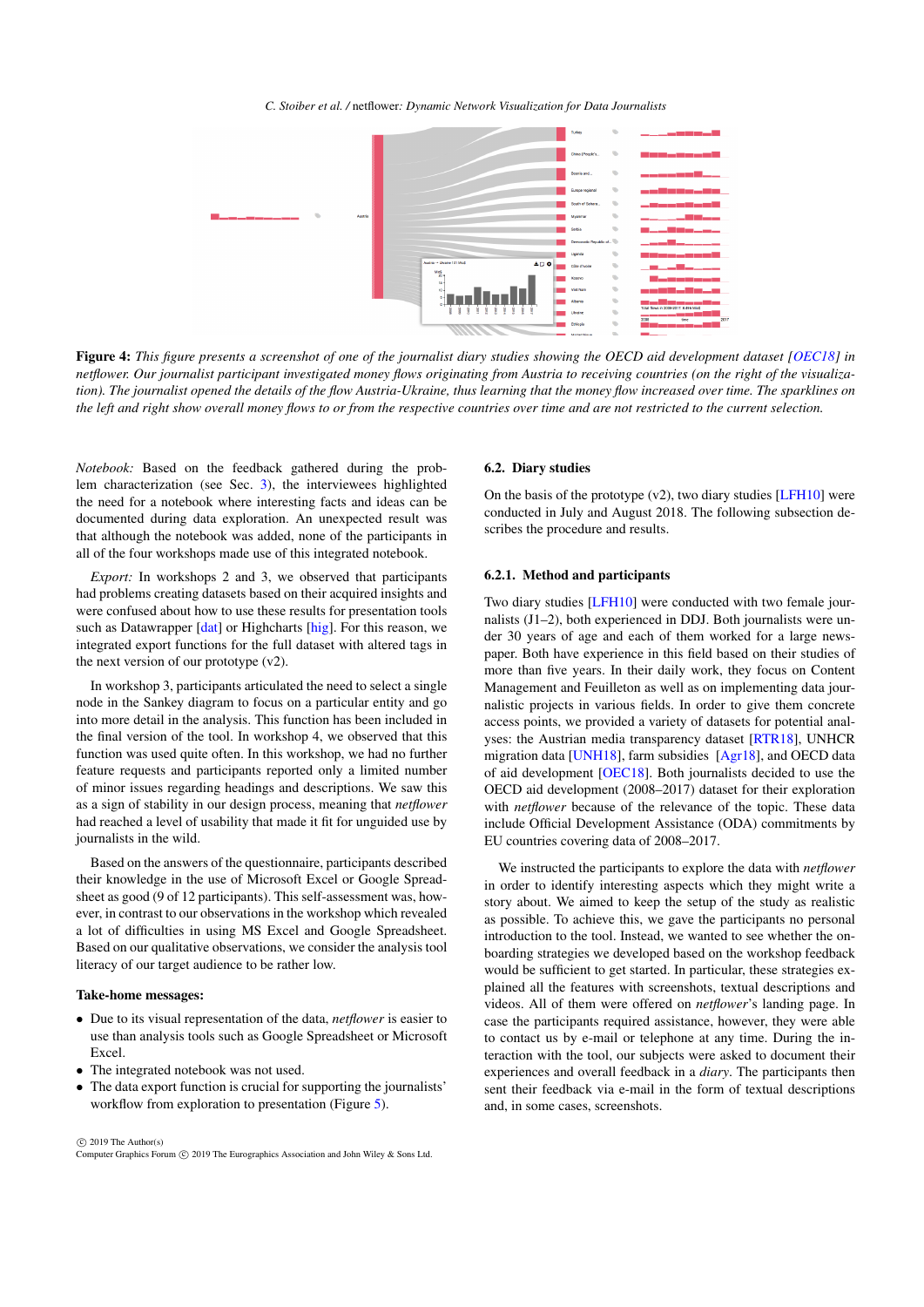# <span id="page-7-1"></span>6.2.2. Results

The main feedback put forward by both journalists was that the tool was simple, self-explanatory and very easy to use. The filtering and sorting options were highlighted as helpful for exploration and the participants said that *netflower* provided all the features that they needed. We saw this as an indication that our workshop-based, iterative design approach worked well.

In the diary, one of the journalists documented the following comments regarding the visualization techniques used and information shown: *"Pretty cool, actually, so you can compare how much one country spends on another compared to what it spends on development aid overall.*" (J1). Figure [4](#page-6-0) shows an exemplary step in the exploration of this journalist.

The other journalist (J2) stated that continuous work with the tool was pretty self-explanatory for most questions that arose in the course of the work. Furthermore, this journalist highlighted the user-friendliness of the tool: *"The explanations on how to use filters were easy to understand. In general, you are guided well through the tool – from data import to the visualization itself and the export of the data"* (J2). The journalists emphasized the importance of exporting data to use these for the presentation of their insights: *"The export also worked well, i.e., if I now decided on a concrete story, I could easily drag it into a visualization tool and then create a graphic"* (J1). Without this feature, the workflow of the data journalist would be interrupted and therefore the *netflower* tool might be not be used.

The journalists stated that they worked with *netflower* for approximately two hours. However, this time span was interrupted again and again, as they could only spend a limited amount of time due to time restrictions in the newsroom.

A particularly surprising finding was that none of the participants actually used our onboarding strategies. They never watched the videos or made use of the introductory descriptions we provided, especially for first-time users. What is more, the subjects did not ask for help during the diary studies. On the one hand, this further supports the thesis that *netflower* is usable indeed. On the other hand, however, it indicates that the simple onboarding techniques we used might not be effective measures to get users started. Although strongly requested in our workshops, this finding would be in line with the large body of literature [\[BCM86\]](#page-10-13) proving that manuals are mostly ignored.

#### Take-home messages:

- The *netflower* interface is self-explanatory.
- The participants never used the integrated onboarding strategies. • The export of data was emphasized as important for the presen-
- tation of the insights.

# <span id="page-7-0"></span>7. Related work

We review related work from two angles. From our application perspective, we discuss current visual analysis tools in the context of DDJ. From an abstract angle, we discuss how the state of the art in the visualization of dynamic networks relates to our work.

Data-driven journalism: Many recent examples of data-intensive newswork [\[AGO](#page-10-0)<sup>\*</sup>17] such as the Panama Papers [\[ICI17a\]](#page-10-14) and the Paradise Papers [\[ICI17b\]](#page-10-15) have underlined the importance of integrating elements of data science into the journalistic workflow. Weber and Rall analyze the change in the production of news through the advent of visualization methods which are not traditionally part of a journalist's toolbox [\[WR12\]](#page-12-2). The importance of visualizations in journalistic works was already addressed in the past, e.g. visualization for storytelling was emphasized by Kosara and Mackin-lay [\[KM13\]](#page-11-17) and Lee et al. [\[LHRIC15\]](#page-11-18). Segel and Heer [\[SH10\]](#page-11-19) explored 58 narrative visualizations from online media. Hullman et al. [\[HD11\]](#page-10-16) systematically investigated how visualization techniques can be used as a rhetoric device. Satyanarayan and Heer [\[SH14a\]](#page-11-20) deal with the connection of data visualization and the journalistic necessity of storytelling by developing the Ellipsis model which was designed and tested with the respective user group. Many visualization design environments have been developed to support data journalists in storytelling such as Lyra [\[SH14b\]](#page-11-21), TimeLineCura-tor [\[FBM15\]](#page-10-17), and Timeline Storyteller [\[BLR](#page-10-18)<sup>\*</sup>17]. However, these tools use visualization for the presentation of results, while our work focuses on data exploration for story identification.

Beyond the scope of presentation, it is, in fact, becoming more and more common to use data analysis for the identification of topics and the number of available analysis tools for journalists is growing (e.g., OpenRefine [\[VW13\]](#page-12-3), Trifacta Wrangler [\[KPHH11\]](#page-11-22), Breve [\[CJC18\]](#page-10-19), Mirador [\[Col16\]](#page-10-20), and wtfCSV [\[DB16\]](#page-10-21)). In many cases, journalists with advanced knowledge and skills in working with data science are the exception rather than the norm [\[Bra11\]](#page-10-4). To make data science more easily accessible for journalists in a more general sense, such tools need to utilize simple and easyto-understand visual interfaces that cater to the exploratory nature of the journalists' activities, for example to allow the incorporation of unconfirmed data that can be used for further investigation [\[KCCW09,](#page-11-23) [UK15\]](#page-12-4). A prominent example of such a tool is Overview which allows journalists to analyze large bodies of documents [\[BISM14\]](#page-10-22). Beyond tables and texts, however, tool support for journalists is scarce. Despite the increasingly complex and heterogeneous data that journalists face, such as dynamic network data, we are aware of only two enterprise-level platforms for visual analytics for this type of data, Influent [\[JLGW14\]](#page-10-23) and Linkurious [\[lin\]](#page-11-24). As far as we know, there are no dedicated visualization tools that could be readily applied by the participants of our workshops.

Dynamic networks: Our work focuses on visualizing dynamic networks with quantitative flows over time. Many visualization techniques have demonstrated the general value of using interactive visualization to explore time-oriented data [\[AMST11\]](#page-10-1) and net-work data [\[BBDW16,](#page-10-24) [HSS15,](#page-10-25) [KPW14,](#page-11-25) [vLKS](#page-12-0)<sup>\*11]</sup>. For example, van Ham and Perer [\[vHP09\]](#page-12-5) use full-text search and a degree-ofinterest function to show the relevant parts of a large network in a node-link representation. In contrast, RelEx [\[SFMB12\]](#page-11-26) is based on a matrix representation of dense directed networks for automotive engineering. Sankey diagrams are often used in engineering to display the flow in a directed network [\[RHF05\]](#page-11-7). In social network analysis, Sankey diagrams often depict the development of net-work communities over time [\[RB10,](#page-11-8) [RTJ](#page-11-27)<sup>\*</sup>11, [MJF15,](#page-11-28) [VBAW15\]](#page-12-6).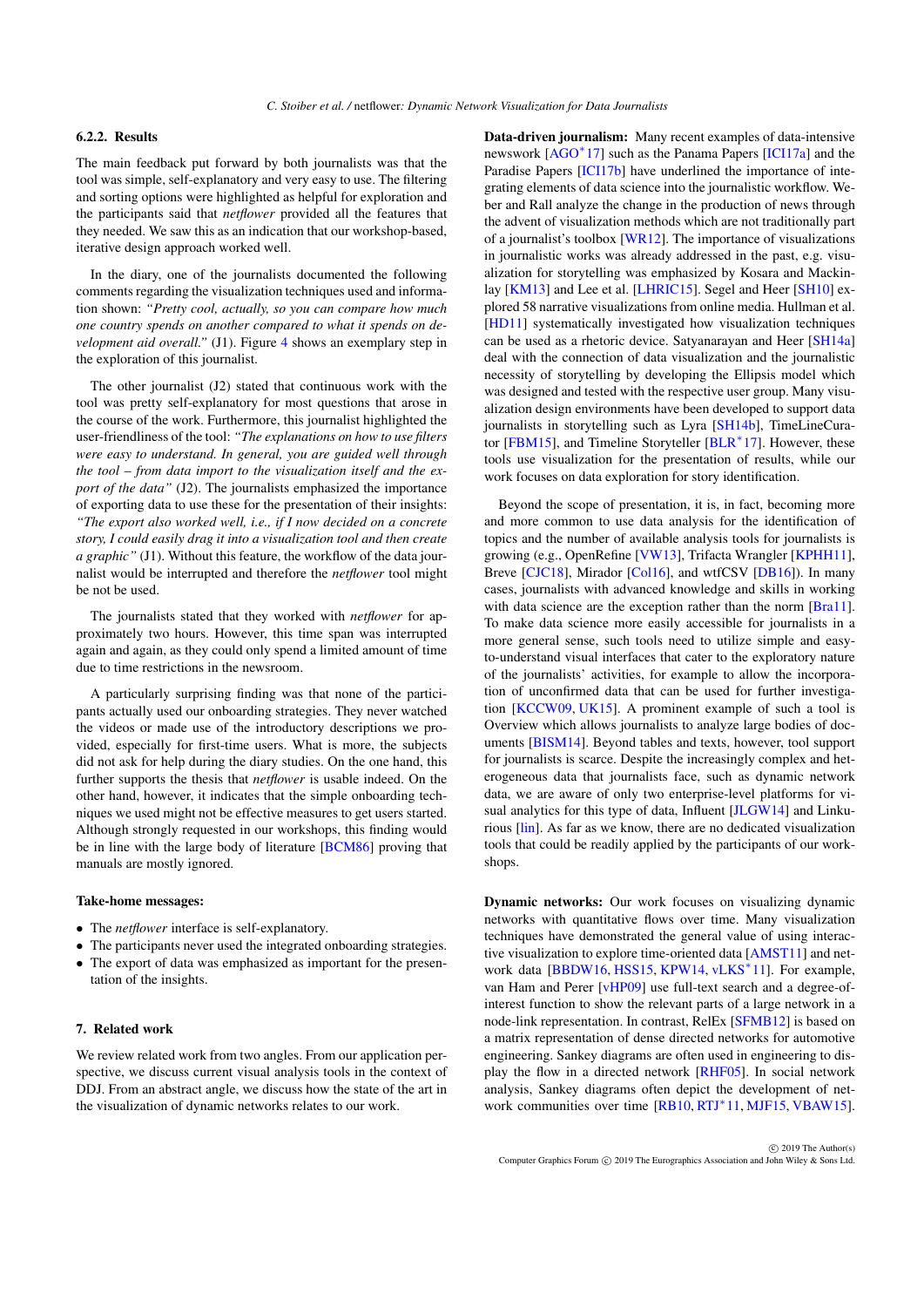*C. Stoiber et al. /* netflower*: Dynamic Network Visualization for Data Journalists*

<span id="page-8-2"></span>

<span id="page-8-1"></span>Figure 5: *It takes many different steps to write a data-driven story and present the results to an audience. Starting out by finding a topic, then collecting the data sources, data cleaning (preparation) and analysis (exploration & story finding) as well as building, visualizing and publishing (presentation) the product [\[UK15\]](#page-12-4). The netflower prototype focuses on supporting journalists in the exploration and story-finding phase of their work.*

These approaches visually encode how nodes 'flow' between communities between two time points, whereas *netflower* displays edge weights (e.g., money spent) during a time interval and their changes over time. Graph Comics [\[BKH](#page-10-26)<sup>∗</sup>16] provide a vocabulary to communicate dynamic networks. While these works provide interesting discussions on visualizing dynamic networks in general, our work specifically focuses on the role of time-dependent quantitative flows in such networks.

The combination of time and quantitative flows in large networks is still an open challenge for visualization research [\[NAR15\]](#page-11-29). Only a few visualization designs exist that tackle this problem: The TimeArcTree [\[GBD09\]](#page-10-27) technique visualizes dynamic directed weighted networks and allows for the aggregation of nodes based on their hierarchy. Visual Adjacency List [\[HBW14\]](#page-10-28) is a compact network visualization technique that encodes topology by color and also supports dynamic directed weighted networks. EgoSlider [\[WPZ](#page-12-7)<sup>\*</sup>15] and egoLines [\[ZGC](#page-12-8)<sup>\*</sup>16] are two approaches for egocentric social network analysis based on dynamic networks that can also have weights and direction. DOSA [\[vdEvW14\]](#page-12-9) is an approach for the exploration of large networks with multivariate data on the nodes and edges. In this approach, the analyst needs to start with all nodes visible as a point cloud and interactively defines selections in order to get an overview. While these works focus primarily on the visualization techniques themselves, respectively the application for ego-centric social network analysis, our work contributes a design study in close collaboration with practitioners this area.

In this design study, we worked with the media transparency dataset (MTD, cp. Sec. [1\)](#page-0-1), which is structured as a large bipartite network. Some recent visualization designs also focus on such networks. In essence, these approaches contribute automated clustering of nodes based on network topology. VIBR [\[CXDR18\]](#page-10-29) uses the minimum description length principle for clustering and visu-alizes the clusters as an adjacency list. WAOW-Vis [\[PFH](#page-11-30)<sup>\*18]</sup> hierarchically clusters the nodes with the multiscale dimensionalityreduction technique HSNE and visualizes the clusters in a nodelink diagram. BiCFlows [\[SGW18\]](#page-11-9) uses biclustering and presents the results in a Sankey diagram.

Considering related work that deals with the same dataset (MTD), we identified three approaches. However, these projects target casual users browsing the open-government dataset and

 c 2019 The Author(s) Computer Graphics Forum  $\circled{c}$  2019 The Eurographics Association and John Wiley & Sons Ltd. do not cater to journalists' needs in story identification. Since 2013, the open source software project Medientransparenz Austria [\[SBSV\]](#page-11-31) has been providing an interactive online tool that shows the complete MTD. Rind et al. [\[RPNA16\]](#page-11-0) built a dashboard that presents the different aspects on one interactive screen. Furthermore, BiCFlows [\[SGW18\]](#page-11-9) conducted their user study on the MTD without its temporal dimension. Apart from that, there is some press coverage on the data and a couple of articles are accompanied by interactive web infographics (e.g., derStandard.at [\[Ham15\]](#page-10-30), Paroli Magazin [\[Lan13\]](#page-11-32)).

In short, while some research has been carried out on flows in large dynamic networks, no design studies have been found that target data journalists working with such data. The existing visualization approaches are either too limited, too complex, or tailored to different tasks, thus leaving many of the journalists' needs unaddressed.

#### <span id="page-8-0"></span>8. Reflection, limitations, and future work

The results of the workshops and the diary studies showed that the visual representation of the data can support journalists in visual exploration and story-finding (see Figure [5\)](#page-8-1). The participants emphasized the benefit of exploring the data in a visual form instead of gaining insights from the raw data using table-based tools such as Microsoft Excel or Google Spreadsheet. In our qualitative study, we focused on the usability of *netflower*. For streamlining more detailed design aspects, it would be helpful to add quantitative evaluations with larger numbers of participants and scripted tasks. A comparative study of different tools would be interesting as well. Finally, also even more tightly embedded, long-term case studies [\[SP06\]](#page-11-33) covering several months of real use in a media outlet would help to assess the domain value of *netflower*.

In our 4-year iterative process of working with journalists, we characterized a common workflow in the way these journalists integrate data into their processes. We built *netflower* to directly support this process and we share it here to allow others to use it as a framework for other journalistic visualization projects. Figure [5](#page-8-1) shows the resulting workflow. At the center, we indicate the role that *netflower* plays in this process by supporting users in visual exploration and story-finding. Before the exploration phase starts, the journalists find themselves in a preparation phase during which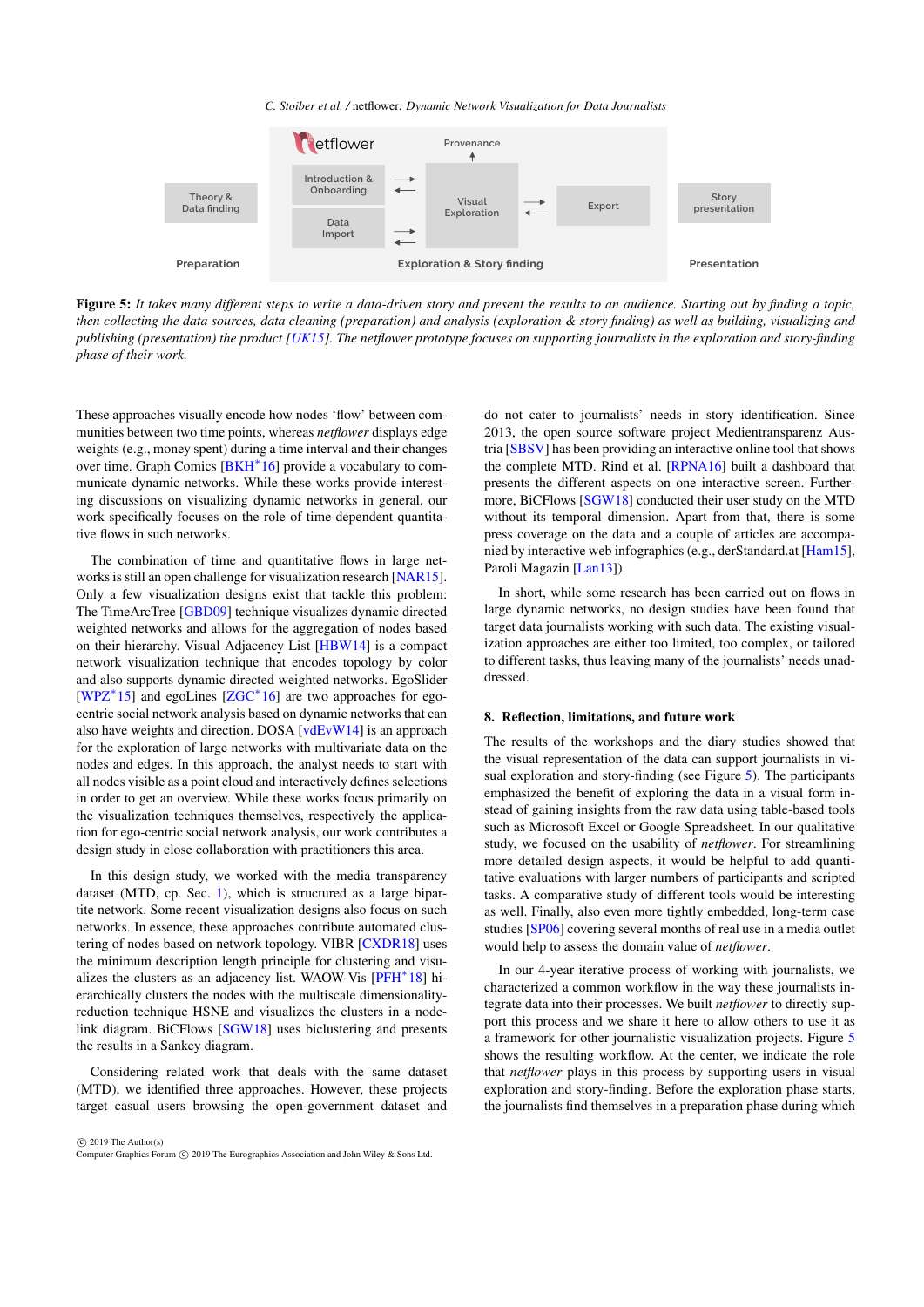<span id="page-9-0"></span>they search and/or collect data and develop (first) theories with which to challenge the data. We know from the literature in the field of DDJ that the term workflow is generally used when it comes to data-driven journalism [\[UK15\]](#page-12-4). Uskali et al. [\[UK15\]](#page-12-4) identified the following steps: "finding a topic, collecting the data sources, cleaning and analyzing, building & visualizing and publishing the product" [\[UK15\]](#page-12-4). The exploratory analysis of large amounts of data with the aim of finding a topic is a central step. The workflow presented in Figure [5](#page-8-1) is inspired by the sensemaking loop for intelligence analysis [\[PC05\]](#page-11-34) and the storytelling process by Lee et al. [\[LHRIC15\]](#page-11-18). It provides a first example of a workflow adapted to DDJ.

In workshop 4, we brainstormed journalistic datasets, topics and use cases based on the given data structure of the dynamic network. One of our early concerns with focusing on directed, dynamic, weighted networks was that this focus might be limited to a small set of questions relevant for journalists. In workshop 4, we were very pleasantly surprised that, in a very short amount of time (30 min.), participants were able to identify 27 potential new topics, datasets and use cases that are relevant for them and could be explored with *netflower*. Mentioned topics included traffic streams from country to country, European Song Contest statistics, and investments in rural areas. These questions point to many interesting future directions for studying network visualization in the context of journalism.

Our target user group of journalists and especially those who are interested in data-driven journalism are a small group of experts. Moreover, they are subject to very tight schedules. Thus, 12 journalists taking part in our qualitative studies provides good coverage. We found that the empowerment workshops were an appropriate method to evaluate the *netflower* prototype with journalists. The participants worked intensively with the prototype. Most of the participants spent around 80 minutes with the prototype with some breaks in between. They were very focused on gaining insights and visualizing their findings. Therefore, the documentation of the feedback and problems during the participants' observations and mentoring yields relevant and interesting qualitative results to gradually improve the prototype.

Next we will compare the current state of *netflower* with the requirements defined during problem characterization, thus establishing the paths ahead.

- RQ1 Ease of use: Over the duration of the project, the usability of *netflower* reached a good level of maturity. Furthermore, the prototype is accompanied by a clear onboarding guide with text and videos. What we observed in the diary studies with the two journalists was that they never used the onboarding concepts we had created (videos, screenshots and textual descriptions). On the one hand, this indicates that the *netflower* tool is easy to use and self-exploratory for journalists. On the other hand, however, more research is need to explore in depth which onboarding concepts are efficient and why this kind of help is not used at all.
- RQ2 Managing large numbers of nodes: By default, *netflower* shows only the latest (time factor) and largest (quantitative factor) flows in the dataset when loading new data. Journalists can choose to display more data, use various filters, or change the sorting and/or ordering in order to refine the visible flows. In ad-

dition, they have the option to filter the data by tags that are either added manually or loaded together with the data. While such an approach does not follow the classic "overview first" principle [\[Shn96\]](#page-11-35), it is similar to the approaches already tested by DOSA [\[vdEvW14\]](#page-12-9) and by van Ham and Perer [\[vHP09\]](#page-12-5). One possible direction for future research is the addition of clustering or com-munity detection methods [\[CXDR18,](#page-10-29) [PFH](#page-11-30)<sup>\*</sup>18, [RC18,](#page-11-36) [SGW18\]](#page-11-9) as well as the evaluation of these clusters by data journalists.

- RQ3 Development over time: *netflower* presents time-oriented aspects as bar charts, both for nodes and for flows. It is also possible to change the time periods displayed in the central Sankey diagram. If the Sankey diagrams of two different periods are to be compared, the journalist would need to open *netflower* in a second browser window and take care that the filters are synchronized. A dedicated comparison mode would be an option for future work.
- RQ4 Simple data import: *netflower* loads its data from a single, edge-based CSV file which can be prepared in a spreadsheet program. The loading screen provides detailed information and example files on how the data should be arranged. In the first three workshops, participants worked primarily with the provided sample data. Participants in the fourth workshop had no difficulties preparing their own data for an import into *netflower*.
- RQ5 Export of results: *netflower* not only allows the export of flows and individual time series in CSV format, but also the export of the full dataset with custom set tags as well as the generation of a SVG file from the currently visible data flow. This fulfills the design requirement and was appreciated by the test persons.
- RQ6 Analytic provenance: In the requirement-gathering phase, most interviewees stated very strongly that they preferred dedicated note-taking tools. To achieve that, *netflower* provides basic notebook features in an expandable sidebar. Furthermore, *netflower* tracks interaction in a log file which could be used to reconstruct the research process. However, it is not possible to bookmark or save a system state to revisit it later. During the workshops and diary studies, the simple provenance functions were not adopted and neither did the participants express the need for more sophisticated functions. *netflower* shares this limitation with a large number of visualization tools. Nevertheless, given the importance of journalists' accountability, an integrated note-taking and history function might be a valuable future addition  $[SKS^*08, XAJK^*15]$  $[SKS^*08, XAJK^*15]$  $[SKS^*08, XAJK^*15]$  $[SKS^*08, XAJK^*15]$ .
- RQ7 Data protection: *netflower* is built as a web application that communicates only with a server to provide the web page and all resources it needs. The data added by the users is never stored on a server, neither are the notes. This feature was appreciated by participants of the workshops.

Further research should be undertaken to explore how *netflower* can be integrated into the daily routine of data journalists. Therefore, more diary studies as well as instrumentation are needed to evaluate this aspect.We implemented a logging function, capturing the interactions of the participants during their use of *netflower*. However, the logging of data has not yielded any interesting results so far and more work is needed in this respect.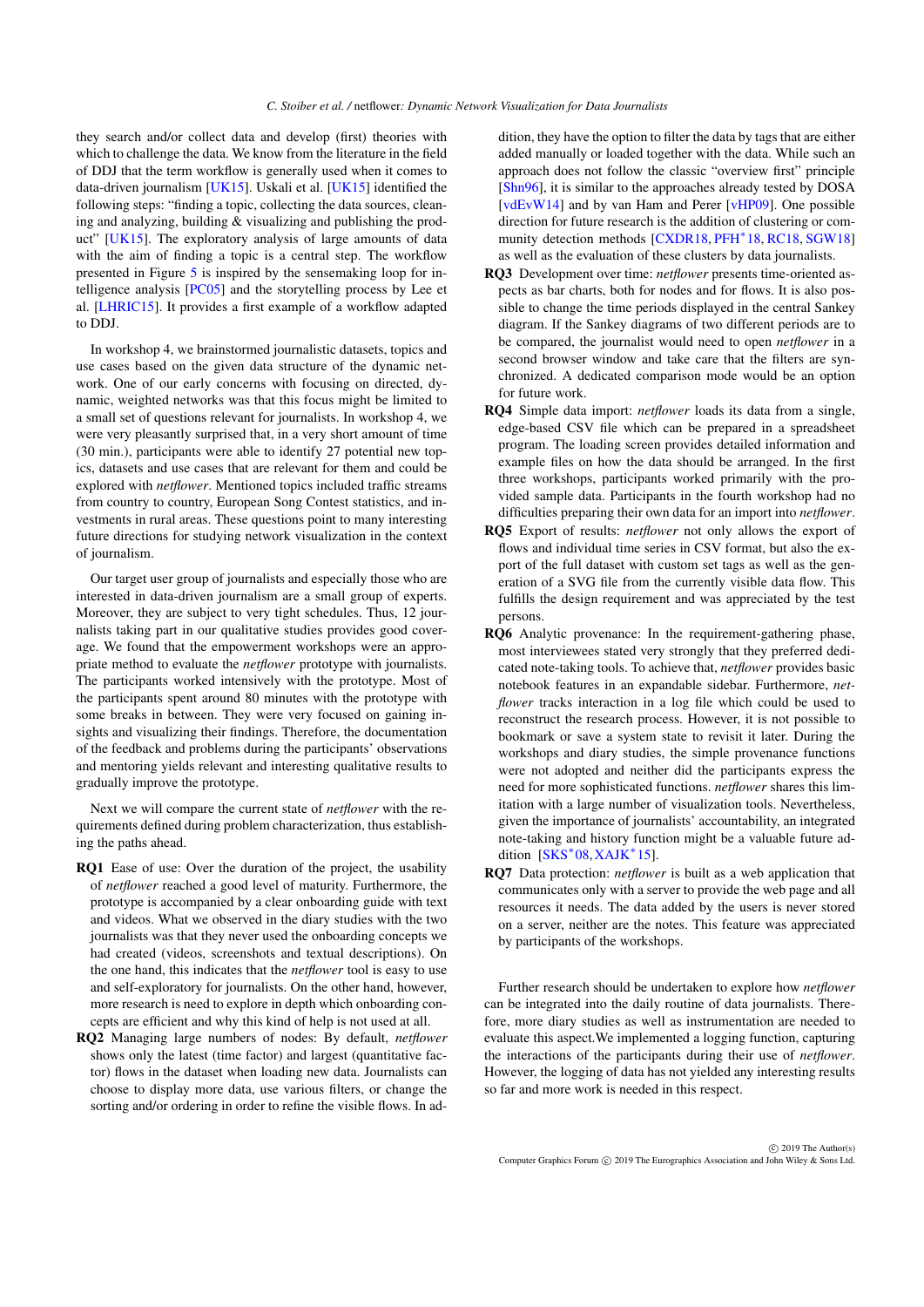#### 9. Conclusion

We presented a design study of *netflower*, a tool for the visual exploration of dynamic network data in the application domain of journalism. Based on a qualitative user study including empowerment workshops and two diary studies, we validated the visualization design of *netflower*. We learned that the used visualization techniques are appropriate and can support journalists in the exploration and story-finding process. Additionally, we found out that journalists follow a generalizable workflow when working with data-driven storytelling which can be supported with *netflower*. Moreover, journalists in our studies identified a broad range of uses cases that fit the abstraction of flows between nodes in dynamic networks.

## Acknowledgements

This work was supported by the Austrian Ministry for Transport, Innovation and Technology (BMVIT) under the ICT of the Future program via the VALiD project (no. 845598), and by the Austrian Science Fund as part of the VisOnFire project (FWF P27975-NBL).

#### References

- <span id="page-10-0"></span>[AGO∗17] AUSSERHOFER J., GUTOUNIG R., OPPERMANN M., MATI-ASEK S., GOLDGRUBER E.: The datafication of data journalism scholarship: Focal points, methods, and research propositions for the investigation of data-intensive newswork. *Journalism, online first* (2017). [doi:10.1177/1464884917700667](http://dx.doi.org/10.1177/1464884917700667). [2,](#page-1-0) [8](#page-7-1)
- <span id="page-10-12"></span>[Agr18] AGRARMARKT AUSTRIA: Transparenzdatenbank EU. [https:](https://www.transparenzdatenbank.at/) [//www.transparenzdatenbank.at/,](https://www.transparenzdatenbank.at/) 2018. Accessed: 2018-11-30. [6,](#page-5-1) [7](#page-6-1)
- <span id="page-10-1"></span>[AMST11] AIGNER W., MIKSCH S., SCHUMANN H., TOMINSKI C.: *Visualization of Time-Oriented Data*. Springer, London, 2011. [doi:](http://dx.doi.org/10.1007/978-0-85729-079-3) [10.1007/978-0-85729-079-3](http://dx.doi.org/10.1007/978-0-85729-079-3). [2,](#page-1-0) [8](#page-7-1)
- <span id="page-10-24"></span>[BBDW16] BECK F., BURCH M., DIEHL S., WEISKOPF D.: A taxonomy and survey of dynamic graph visualization. *Computer Graphics Forum 36*, 1 (2016), 133–159. [doi:10.1111/cgf.12791](http://dx.doi.org/10.1111/cgf.12791). [8](#page-7-1)
- <span id="page-10-13"></span>[BCM86] BLACK J. B., CARROLL J. M., MCGUIGAN S. M.: What kind of minimal instruction manual is the most effective. *SIGCHI Bull. 17*, SI (May 1986), 159–162. [doi:10.1145/30851.275623](http://dx.doi.org/10.1145/30851.275623). [8](#page-7-1)
- <span id="page-10-22"></span>[BISM14] BREHMER M., INGRAM S., STRAY J., MUNZNER T.: Overview: The design, adoption, and analysis of a visual document mining tool for investigative journalists. *IEEE Trans. Visualization and Computer Graphics 20*, 12 (2014), 2271–2280. [doi:10.1109/TVCG.](http://dx.doi.org/10.1109/TVCG.2014.2346431) [2014.2346431](http://dx.doi.org/10.1109/TVCG.2014.2346431). [8](#page-7-1)
- <span id="page-10-26"></span>[BKH∗16] BACH B., KERRACHER N., HALL K. W., CARPENDALE S., KENNEDY J., HENRY RICHE N.: Telling stories about dynamic networks with graph comics. In *Proc. CHI Conf. Human Factors in Computing Systems* (2016), ACM, pp. 3670–3682. [doi:10.1145/](http://dx.doi.org/10.1145/2858036.2858387) [2858036.2858387](http://dx.doi.org/10.1145/2858036.2858387). [9](#page-8-2)
- <span id="page-10-18"></span>[BLR∗17] BREHMER M., LEE B., RICHE N. H., EDGE D., WHITE C., LYTVYNETS K., TITTSWORTH D.: Microsoft Timeline Storyteller. [https://timelinestoryteller.com,](https://timelinestoryteller.com) 2017. Accessed: 2018-12-10. [8](#page-7-1)
- <span id="page-10-9"></span>[BOH11] BOSTOCK M., OGIEVETSKY V., HEER J.: D3: Data-driven documents. *IEEE Trans. Visualization and Computer Graphics 17*, 12 (2011), 2301–2309. [doi:10.1109/TVCG.2011.185](http://dx.doi.org/10.1109/TVCG.2011.185). [5](#page-4-1)
- <span id="page-10-10"></span>[boo] Bootstrap – responsive design. [https://getbootstrap.com/.](https://getbootstrap.com/) Accessed: 2018-11-22. [5](#page-4-1)
- <span id="page-10-4"></span>[Bra11] BRADSHAW P.: Data journalism survey: A mixed picture. European Journalism Centre, [http://datadrivenjournalism.net/news\\_and\\_](http://datadrivenjournalism.net/news_and_analysis/data_journalism_survey_analysis) [analysis/data\\_journalism\\_survey\\_analysis,](http://datadrivenjournalism.net/news_and_analysis/data_journalism_survey_analysis) 2011. Accessed: 2018-12- 10. [3,](#page-2-2) [8](#page-7-1)

c 2019 The Author(s)

Computer Graphics Forum  $\circled{c}$  2019 The Eurographics Association and John Wiley & Sons Ltd.

- <span id="page-10-3"></span>[Bro13] BROOKE J.: SUS: A retrospective. *J. Usability Studies 8*, 2 (2013), 29–40. [3,](#page-2-2) [6](#page-5-1)
- <span id="page-10-8"></span>[cal] Caleydo – research community. [https://caleydo.org/.](https://caleydo.org/) Accessed: 2018-11-22. [5](#page-4-1)
- <span id="page-10-19"></span>[CJC18] CESERANI G., JEWETT E., COLEMAN N.: Breve – see your data. [http://hdlab.stanford.edu/breve/,](http://hdlab.stanford.edu/breve/) 2018. Accessed: 2018-12-10. [8](#page-7-1)
- <span id="page-10-20"></span>[Col16] COLUBRI A.: A Mirador for the data forest: From exploration to predictive modeling. tre, [http://datadrivenjournalism.net/news\\_and\\_analysis/a\\_mirador\\_for\\_](http://datadrivenjournalism.net/news_and_analysis/a_mirador_for_the_data_forest_from_exploration_to_predictive_modeling) [the\\_data\\_forest\\_from\\_exploration\\_to\\_predictive\\_modeling,](http://datadrivenjournalism.net/news_and_analysis/a_mirador_for_the_data_forest_from_exploration_to_predictive_modeling) 2016. Accessed: 2018-12-10. [8](#page-7-1)
- <span id="page-10-29"></span>[CXDR18] CHAN G. Y., XU P., DAI Z., REN L.: ViBr: Visualizing bipartite relations at scale with the minimum description length principle. *IEEE Trans. Visualization and Computer Graphics 25*, 1 (2018), 321– 330. [doi:10.1109/TVCG.2018.2864826](http://dx.doi.org/10.1109/TVCG.2018.2864826). [9,](#page-8-2) [10](#page-9-0)
- <span id="page-10-6"></span>[dat] Datawrapper. [https://www.datawrapper.de/.](https://www.datawrapper.de/) Accessed: 2018-11-16. [4,](#page-3-1) [6,](#page-5-1) [7](#page-6-1)
- <span id="page-10-21"></span>[DB16] D'IGNAZIO C., BHARGAVA R.: DataBasic: Design principles, tools and activities for data literacy learners. *The Journal of Community Informatics 12*, 3 (2016). [8](#page-7-1)
- <span id="page-10-5"></span>[eve] Evernote. [https://evernote.com/intl/en/.](https://evernote.com/intl/en/) Accessed: 2018-12-08. [3,](#page-2-2) [4](#page-3-1)
- <span id="page-10-17"></span>[FBM15] FULDA J., BREHMER M., MUNZNER T.: Timelinecurator: Interactive authoring of visual timelines from unstructured text. *IEEE Trans. Visualization and Computer Graphics 22*, 1 (2015), 300–309. [doi:10.1109/TVCG.2015.2467531](http://dx.doi.org/10.1109/TVCG.2015.2467531). [8](#page-7-1)
- <span id="page-10-27"></span>[GBD09] GREILICH M., BURCH M., DIEHL S.: Visualizing the evolution of compound digraphs with TimeArcTrees. *Computer Graphics Forum 28*, 3 (2009), 975–982. [doi:10.1111/j.1467-8659.2009.](http://dx.doi.org/10.1111/j.1467-8659.2009.01451.x) [01451.x](http://dx.doi.org/10.1111/j.1467-8659.2009.01451.x). [9](#page-8-2)
- <span id="page-10-2"></span>[gep] Gephi. [https://gephi.org/.](https://gephi.org/) Accessed: [2](#page-1-0)018-12-07. 2
- <span id="page-10-30"></span>[Ham15] HAMETNER M.: Inserate: 40,6 Millionen im ersten Quartal. Web-Standard, [http://derstandard.at/2000017464403/,](http://derstandard.at/2000017464403/) 2015. Accessed: 2015-06-15. [9](#page-8-2)
- <span id="page-10-28"></span>[HBW14] HLAWATSCH M., BURCH M., WEISKOPF D.: Visual adjacency lists for dynamic graphs. *IEEE Trans. Visualization and Computer Graphics 20*, 11 (2014), 1590–1603. [doi:10.1109/TVCG.2014.](http://dx.doi.org/10.1109/TVCG.2014.2322594) [2322594](http://dx.doi.org/10.1109/TVCG.2014.2322594). [9](#page-8-2)
- <span id="page-10-16"></span>[HD11] HULLMAN J., DIAKOPOULOS N.: Visualization rhetoric: Framing effects in narrative visualization. *IEEE Trans. Visualization and Computer Graphics 17*, 12 (2011), 2231–2240. [doi:10.1109/](http://dx.doi.org/10.1109/TVCG.2011.255) [TVCG.2011.255](http://dx.doi.org/10.1109/TVCG.2011.255). [8](#page-7-1)
- <span id="page-10-11"></span>[hig] Highcharts. [https://www.highcharts.com/.](https://www.highcharts.com/) Accessed: 2018-11-16. [6,](#page-5-1) [7](#page-6-1)
- <span id="page-10-25"></span>[HSS15] HADLAK S., SCHUMANN H., SCHULZ H.-J.: A survey of multi-faceted graph visualization. In *Proc. Eurographics Conf. Visualization – State of The Art Report, EuroVis STAR* (2015), Borgo R., Ganovelli F., Viola I., (Eds.), Eurographics, pp. 1–20. [doi:10.2312/](http://dx.doi.org/10.2312/eurovisstar.20151109) [eurovisstar.20151109](http://dx.doi.org/10.2312/eurovisstar.20151109). [8](#page-7-1)
- <span id="page-10-14"></span>[ICI17a] ICIJ: The Panama Papers: Exposing the rogue offshore finance industry. [https://www.icij.org/investigations/panama-papers/,](https://www.icij.org/investigations/panama-papers/) 2017. Accessed: 2018-12-10. [8](#page-7-1)
- <span id="page-10-15"></span>[ICI17b] ICIJ: Paradise Papers: Secrets of the global elite. [https://www.](https://www.icij.org/investigations/paradise-papers/) [icij.org/investigations/paradise-papers/,](https://www.icij.org/investigations/paradise-papers/) 2017. Accessed: 2018-12-10. [8](#page-7-1)
- <span id="page-10-7"></span>[ind] IndexedDB API – low level API for client side storage of data. [https://developer.mozilla.org/en-US/docs/Web/API/IndexedDB\\_](https://developer.mozilla.org/en-US/docs/Web/API/IndexedDB_API) [API.](https://developer.mozilla.org/en-US/docs/Web/API/IndexedDB_API) Accessed: 2018-11-22. [5](#page-4-1)
- <span id="page-10-23"></span>[JLGW14] JONKER D., LANGEVIN S., GAULDIE D., WRIGHT W.: Influent: Scalable transactional flow analysis with entity-relationship graphs. In *Poster Proc. EuroVis* (2014). [https://uncharted.software/](https://uncharted.software/assets/influent-scalable-transaction-flow-analysis.pdf) [assets/influent-scalable-transaction-flow-analysis.pdf,](https://uncharted.software/assets/influent-scalable-transaction-flow-analysis.pdf) Accessed: 2019- 02-25. [8](#page-7-1)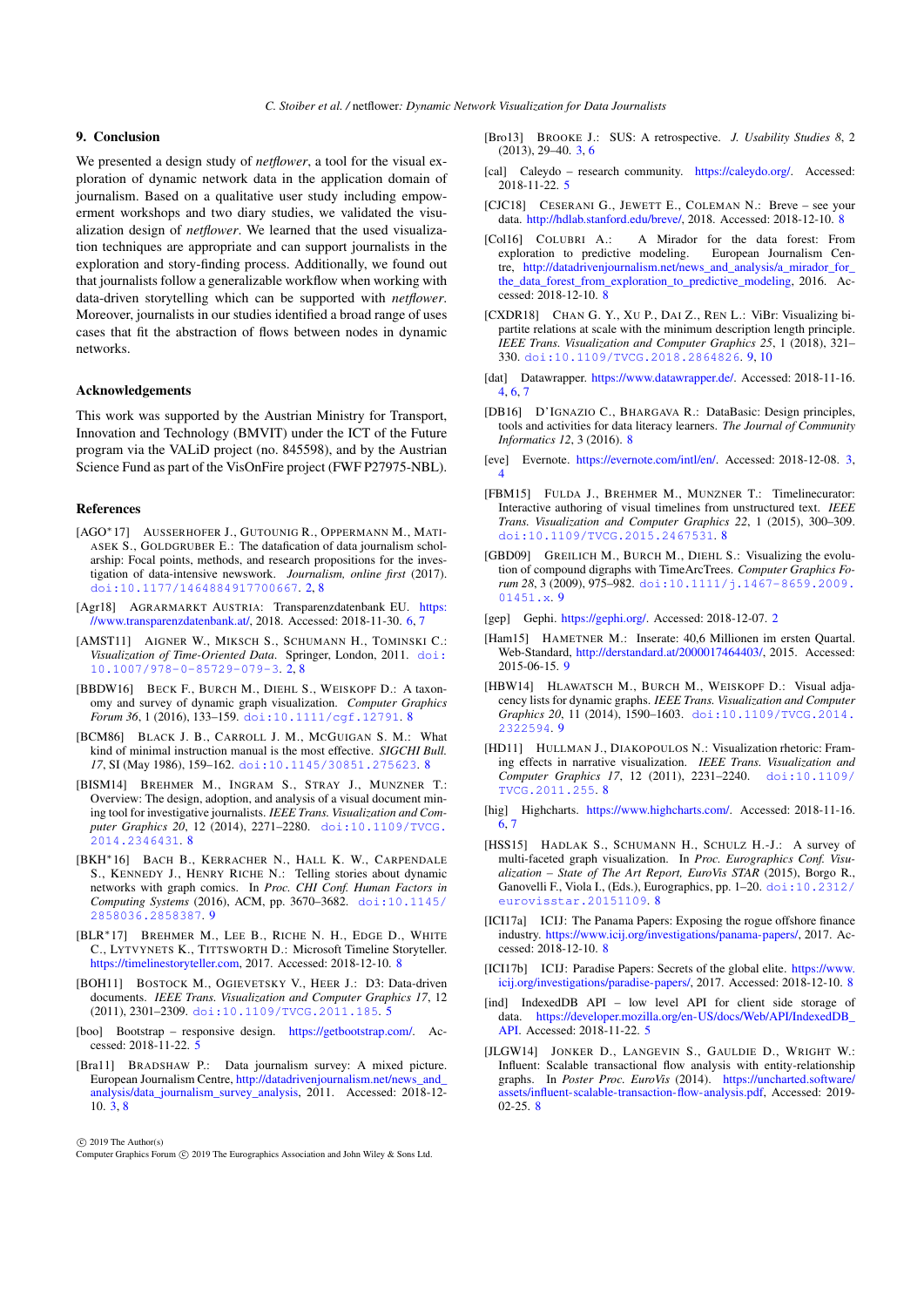- <span id="page-11-23"></span>[KCCW09] KOSARA R., COHEN S., CUKIER J., WATTENBERG M.: Panel: Changing the world with visualization. In *Proc. IEEE Visualization* (2009). [8](#page-7-1)
- <span id="page-11-17"></span>[KM13] KOSARA R., MACKINLAY J.: Storytelling: The next step for visualization. *Computer 46*, 5 (2013), 44–50. [doi:10.1109/MC.](http://dx.doi.org/10.1109/MC.2013.36) [2013.36](http://dx.doi.org/10.1109/MC.2013.36). [8](#page-7-1)
- <span id="page-11-22"></span>[KPHH11] KANDEL S., PAEPCKE A., HELLERSTEIN J., HEER J.: Wrangler: interactive visual specification of data transformation scripts. In *Proc. SIGCHI Conf. Human Factors in Computing Systems, CHI* (2011), ACM, pp. 3363–3372. [doi:10.1145/1979442.1979444](http://dx.doi.org/10.1145/1979442.1979444). [8](#page-7-1)
- <span id="page-11-25"></span>[KPW14] KERREN A., PURCHASE H. C., WARD M. O. (Eds.): *Multivariate Network Visualization*. LNCS 8380. Springer, Cham, 2014. [doi:10.1007/978-3-319-06793-3](http://dx.doi.org/10.1007/978-3-319-06793-3). [8](#page-7-1)
- <span id="page-11-32"></span>[Lan13] LANG F.: Medientransparenz – die Zweite. Paroli-Magazin, [http://www.paroli-magazin.at/555/,](http://www.paroli-magazin.at/555/) 2013. Accessed: 2013-03-18. [9](#page-8-2)
- <span id="page-11-5"></span>[LFH09] LAZAR J., FENG J. H., HOCHHEISER H.: *Research Methods in Human-Computer Interaction*. John Wiley & Sons, Chichester, UK, 2009. [3](#page-2-2)
- <span id="page-11-16"></span>[LFH10] LAZAR D. J., FENG D. J. H., HOCHHEISER D. H.: *Research Methods in Human-Computer Interaction*. John Wiley & Sons, 2010. [7](#page-6-1)
- <span id="page-11-18"></span>[LHRIC15] LEE B., HENRY RICHE N., ISENBERG P., CARPENDALE S.: More than telling a story: Transforming data into visually shared stories. *IEEE Computer Graphics and Applications 35*, 5 (2015), 84–90. [doi:10.1109/MCG.2015.99](http://dx.doi.org/10.1109/MCG.2015.99). [8,](#page-7-1) [10](#page-9-0)
- <span id="page-11-24"></span>[lin] Linkurious. [https://linkurio.us/.](https://linkurio.us/) Accessed: 2019-02-25. [8](#page-7-1)
- <span id="page-11-10"></span>[loc] localStorage – in browser storage facility. [https://developer.mozilla.](https://developer.mozilla.org/en-US/docs/Web/API/Window/localStorage) [org/en-US/docs/Web/API/Window/localStorage.](https://developer.mozilla.org/en-US/docs/Web/API/Window/localStorage) Accessed: 2018-11- 22. [5](#page-4-1)
- <span id="page-11-28"></span>[MJF15] MORINI M., JENSEN P., FLANDRIN P.: Temporal evolution of communities based on scientometrics data. In *Sciences des données et humanités numeriques* (Paris, France, Nov. 2015). [8](#page-7-1)
- <span id="page-11-15"></span>[Mun14] MUNZNER T.: *Visualization Analysis and Design*. CRC Press, 2014. [6](#page-5-1)
- <span id="page-11-29"></span>[NAR15] NIEDERER C., AIGNER W., RIND A.: Survey on visualizing dynamic, weighted, and directed graphs in the context of data-driven journalism. In *Proc. Int. Summer School on Visual Computing* (2015), Schulz H.-J., Urban B., Freiherr von Lukas U., (Eds.), Frauenhofer Verlag, pp. 49–58. [9](#page-8-2)
- <span id="page-11-6"></span>[NRA∗16] NIEDERER C., RIND A., AIGNER W., AUSSERHOFER J., GUTOUNIG R., SEDLMAIER M.: Visual exploration of media transparency for data journalists: Problem characterization and abstraction. In *Proc. 10th Forschungsforum der österreichischen Fachhochschulen* (2016), FH des BFI Wien. [3](#page-2-2)
- <span id="page-11-14"></span>[OEC18] OECD: Detailed aid statistics: ODA commitments. OECD International Development Statistics (database), 2018. Accessed: 2018- 11-30. [doi:10.1787/data-00068-en](http://dx.doi.org/10.1787/data-00068-en). [6,](#page-5-1) [7](#page-6-1)
- <span id="page-11-34"></span>[PC05] PIROLLI P., CARD S.: The sensemaking process and leverage points for analyst technology as identified through cognitive task analysis. In *Proc. Int. Conf. on Intelligence Analysis* (2005). [10](#page-9-0)
- <span id="page-11-30"></span>[PFH∗18] PEZZOTTI N., FEKETE J.-D., HÖLLT T., LELIEVELDT B. P. F., EISEMANN E., VILANOVA A.: Multiscale visualization and exploration of large bipartite graphs. *Computer Graphics Forum 37*, 3  $($  June 2018), 549–560. doi:10.1111/cqf.13441. [9,](#page-8-2) [10](#page-9-0)
- <span id="page-11-11"></span>[pho] Phovea – framework for designing visualizations. [https://wiki.](https://wiki.datavisyn.io/phovea) [datavisyn.io/phovea.](https://wiki.datavisyn.io/phovea) Accessed: 2018-11-22. [5](#page-4-1)
- <span id="page-11-8"></span>[RB10] ROSVALL M., BERGSTROM C. T.: Mapping change in large networks. *PLOS ONE 5*, 1 (Jan. 2010), e8694. [doi:10.1371/](http://dx.doi.org/10.1371/journal.pone.0008694) [journal.pone.0008694](http://dx.doi.org/10.1371/journal.pone.0008694). [5,](#page-4-1) [8](#page-7-1)
- <span id="page-11-36"></span>[RC18] ROSSETTI G., CAZABET R.: Community discovery in dynamic networks: A survey. *ACM Comput. Surv. 51*, 2 (Feb. 2018). [doi:10.](http://dx.doi.org/10.1145/3172867) [1145/3172867](http://dx.doi.org/10.1145/3172867). [10](#page-9-0)
- <span id="page-11-7"></span>[RHF05] RIEHMANN P., HANFLER M., FROEHLICH B.: Interactive Sankey diagrams. In *Proc. IEEE Symp. Information Visualization, INFOVIS* (2005), pp. 233–240. [doi:10.1109/INFVIS.2005.](http://dx.doi.org/10.1109/INFVIS.2005.1532152) [1532152](http://dx.doi.org/10.1109/INFVIS.2005.1532152). [5,](#page-4-1) [8](#page-7-1)
- <span id="page-11-0"></span>[RPNA16] RIND A., PFAHLER D., NIEDERER C., AIGNER W.: Exploring media transparency with multiple views. In *Proc. 9th Forum Media Technology* (2016), Aigner W., Schmiedl G., Blumenstein K., Zeppelzauer M., (Eds.), CEUR-WS.org, pp. 65–73. [2,](#page-1-0) [9](#page-8-2)
- <span id="page-11-27"></span>[RTJ∗11] REDA K., TANTIPATHANANANDH C., JOHNSON A., LEIGH J., BERGER-WOLF T.: Visualizing the evolution of community structures in dynamic social networks. *Computer Graphics Forum 30*, 3 (2011), 1061–1070. [doi:10.1111/j.1467-8659.2011.](http://dx.doi.org/10.1111/j.1467-8659.2011.01955.x) [01955.x](http://dx.doi.org/10.1111/j.1467-8659.2011.01955.x). [8](#page-7-1)
- <span id="page-11-1"></span>[RTR18] RTR GMBH: Katalog Medientransparenz Datenmeldung. Offene Daten Österreich, 2018. [https://www.data.gv.at/katalog/dataset/](https://www.data.gv.at/katalog/dataset/c3a8d866-408e-4042-893e-99710b4db683) [c3a8d866-408e-4042-893e-99710b4db683.](https://www.data.gv.at/katalog/dataset/c3a8d866-408e-4042-893e-99710b4db683) Accessed: 2018-11-27. [2,](#page-1-0) [6,](#page-5-1) [7](#page-6-1)
- <span id="page-11-13"></span>[san] SankeyJS – Enhancement of D3 standard library. [https://github.](https://github.com/d3/d3-sankey) [com/d3/d3-sankey.](https://github.com/d3/d3-sankey) Accessed: 2018-11-22. [5](#page-4-1)
- <span id="page-11-31"></span>[SBSV] SALHOFER P., BASYOUNI A., STIBLER M., VRECER S.: Medientransparenz Austria. [http://www.medien-transparenz.at/.](http://www.medien-transparenz.at/) Accessed: 2016-09-09. [9](#page-8-2)
- <span id="page-11-3"></span>[Sch08] SCHMIDT M.: The Sankey diagram in energy and material flow management: Part I: History. *Journal of Industrial Ecology 12*, 1 (2008), 82–94. [doi:10.1111/j.1530-9290.2008.00004.x](http://dx.doi.org/10.1111/j.1530-9290.2008.00004.x). [2](#page-1-0)
- <span id="page-11-26"></span>[SFMB12] SEDLMAIR M., FRANK A., MUNZNER T., BUTZ A.: RelEx: Visualization for actively changing overlay network specifications. *IEEE Trans. Visualization and Computer Graphics 18*, 12 (2012), 2729–2738. [doi:10.1109/TVCG.2012.255](http://dx.doi.org/10.1109/TVCG.2012.255). [8](#page-7-1)
- <span id="page-11-9"></span>[SGW18] STEINBÖCK D., GRÖLLER E., WALDNER M.: Casual visual exploration of large bipartite graphs using hierarchical aggregation and filtering. In *Proc. Int. Symp. Big Data Visual and Immersive Analytics, BDVA* (2018), pp. 157–166. [doi:10.1109/BDVA.2018.8533894](http://dx.doi.org/10.1109/BDVA.2018.8533894). [5,](#page-4-1) [9,](#page-8-2) [10](#page-9-0)
- <span id="page-11-19"></span>[SH10] SEGEL E., HEER J.: Narrative visualization: Telling stories with data. *IEEE Trans. Visualization and Computer Graphics 16*, 6 (2010), 1139–1148. [doi:10.1109/TVCG.2010.179](http://dx.doi.org/10.1109/TVCG.2010.179). [8](#page-7-1)
- <span id="page-11-20"></span>[SH14a] SATYANARAYAN A., HEER J.: Authoring narrative visualizations with ellipsis. *Computer Graphics Forum 33*, 3 (2014), 361–370. [doi:10.1111/cgf.12392](http://dx.doi.org/10.1111/cgf.12392). [8](#page-7-1)
- <span id="page-11-21"></span>[SH14b] SATYANARAYAN A., HEER J.: Lyra: An interactive visualization design environment. *Computer Graphics Forum 33*, 3 (2014), 351– 360. [doi:10.1111/cgf.12391](http://dx.doi.org/10.1111/cgf.12391). [8](#page-7-1)
- <span id="page-11-35"></span>[Shn96] SHNEIDERMAN B.: The eyes have it: A task by data type taxonomy for information visualizations. In *Proc. IEEE Symp. Visual Languages, VL* (1996), pp. 336–343. [doi:10.1109/VL.1996.](http://dx.doi.org/10.1109/VL.1996.545307) [545307](http://dx.doi.org/10.1109/VL.1996.545307). [10](#page-9-0)
- <span id="page-11-37"></span>[SKS∗08] SCHEIDEGGER C., KOOP D., SANTOS E., V<sup>O</sup> H., CALLA-HAN S., FREIRE J., SILVA C.: Tackling the Provenance Challenge one layer at a time. *Concurrency and Computation: Practice and Experience 20*, 5 (2008), 473–483. [doi:10.1002/cpe.1237](http://dx.doi.org/10.1002/cpe.1237). [10](#page-9-0)
- <span id="page-11-4"></span>[SMM12] SEDLMAIR M., MEYER M., MUNZNER T.: Design study methodology: Reflections from the trenches and the stacks. *IEEE Trans. Visualization and Computer Graphics 18*, 12 (2012), 2431–2440. [doi:](http://dx.doi.org/10.1109/TVCG.2012.213) [10.1109/TVCG.2012.213](http://dx.doi.org/10.1109/TVCG.2012.213). [2](#page-1-0)
- <span id="page-11-33"></span>[SP06] SHNEIDERMAN B., PLAISANT C.: Strategies for evaluating information visualization tools: Multi-dimensional in-depth long-term case studies. In *Proceedings of the 2006 AVI Workshop on BEyond Time and Errors: Novel Evaluation Methods for Information Visualization* (New York, NY, USA, 2006), BELIV '06, ACM, pp. 1–7. [doi:](http://dx.doi.org/10.1145/1168149.1168158) [10.1145/1168149.1168158](http://dx.doi.org/10.1145/1168149.1168158). [9](#page-8-2)
- <span id="page-11-2"></span>[tab] Tableau. [https://www.tableau.com/.](https://www.tableau.com/) Accessed: 2018-12-07. [2](#page-1-0)
- <span id="page-11-12"></span>[typ] TypeScript – superset of plain JavaScript. [https://www.](https://www.typescriptlang.org/) [typescriptlang.org/.](https://www.typescriptlang.org/) Accessed: 2018-11-22. [5](#page-4-1)

 $\circ$  2019 The Author(s)

Computer Graphics Forum (C) 2019 The Eurographics Association and John Wiley & Sons Ltd.